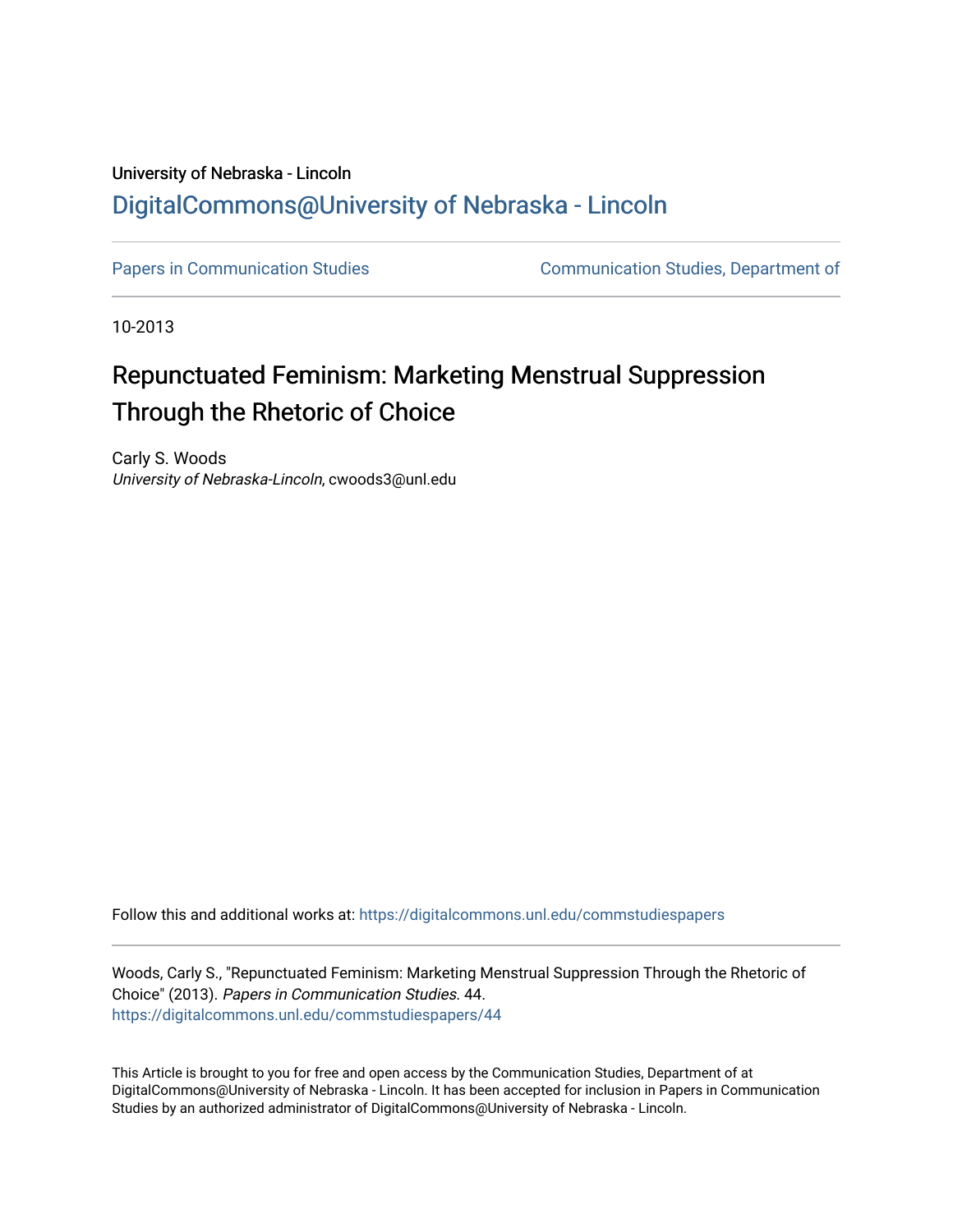Published in *Women's Studies in Communication* 36:3 (2013), pages 267–287; doi: 10.1080/07491409.2013.829791

Copyright © 2013 The Organization for Research on Women and Communication. Published by Taylor & Francis. Used by permission.

Previous versions of this manuscript were presented at the National Communication Association convention and in the University of Pittsburgh's Women's Studies Program Brownbag Lecture Series.

Published online October 14, 2013.

# **Repunctuated Feminism: Marketing Menstrual Suppression Through the Rhetoric of Choice**

## Carly S. Woods

Department of Communication Studies and the Women's and Gender Studies Program, University of Nebraska–Lincoln, Lincoln, Nebraska, USA

#### **Abstract**

This essay examines the rhetoric of choice as it is used by direct-to-consumer campaigns to persuade women to limit menstruation through the consumption of oral contraceptives. Using the tools of feminist rhetorical criticism, I trace how choice is rhetorically constructed to suggest that menstrual suppression is a path to individual empowerment while co-opting second and postsecond-wave rhetorics. Finally, I explore the meaning of these constructions of choice and suggest broader implications for ongoing feminist movements.

**Keywords:** biomedicine, choice, direct-to-consumer advertisements, feminism, menstruation, pharmaceuticals, rhetoric

Choice, or the illusion of choice, is central to contemporary feminism. Easily aligned with activism aimed at empowering women to make decisions about their own lives and bodies, choice is ubiquitous, rhetorically powerful, and highly portable. Beyond its long and storied history within debates about reproductive rights, choice has gradually emerged as a key term to characterize a whole host of gendered issues, from conception to work–life balance.<sup>1</sup> As such, it presents a rhetorical paradox: It holds the promise of individual agency but can also be co-opted to promote controversial choices that reinforce sexist stereotypes. What are the implications of the rhetoric of choice for ongoing feminist movements? How has choice been deployed in fresh discursive terrains? This essay explores these questions in the context of menstrual suppression, a topic that has only recently emerged in public discourse.

Our starting point is simple: Should menstruation be a choice? Not long ago, the idea that it could be a choice would have seemed absurd. Menstruation was not a decision to be pondered; it was a reality to be dealt with. Yet twenty-first century advances have in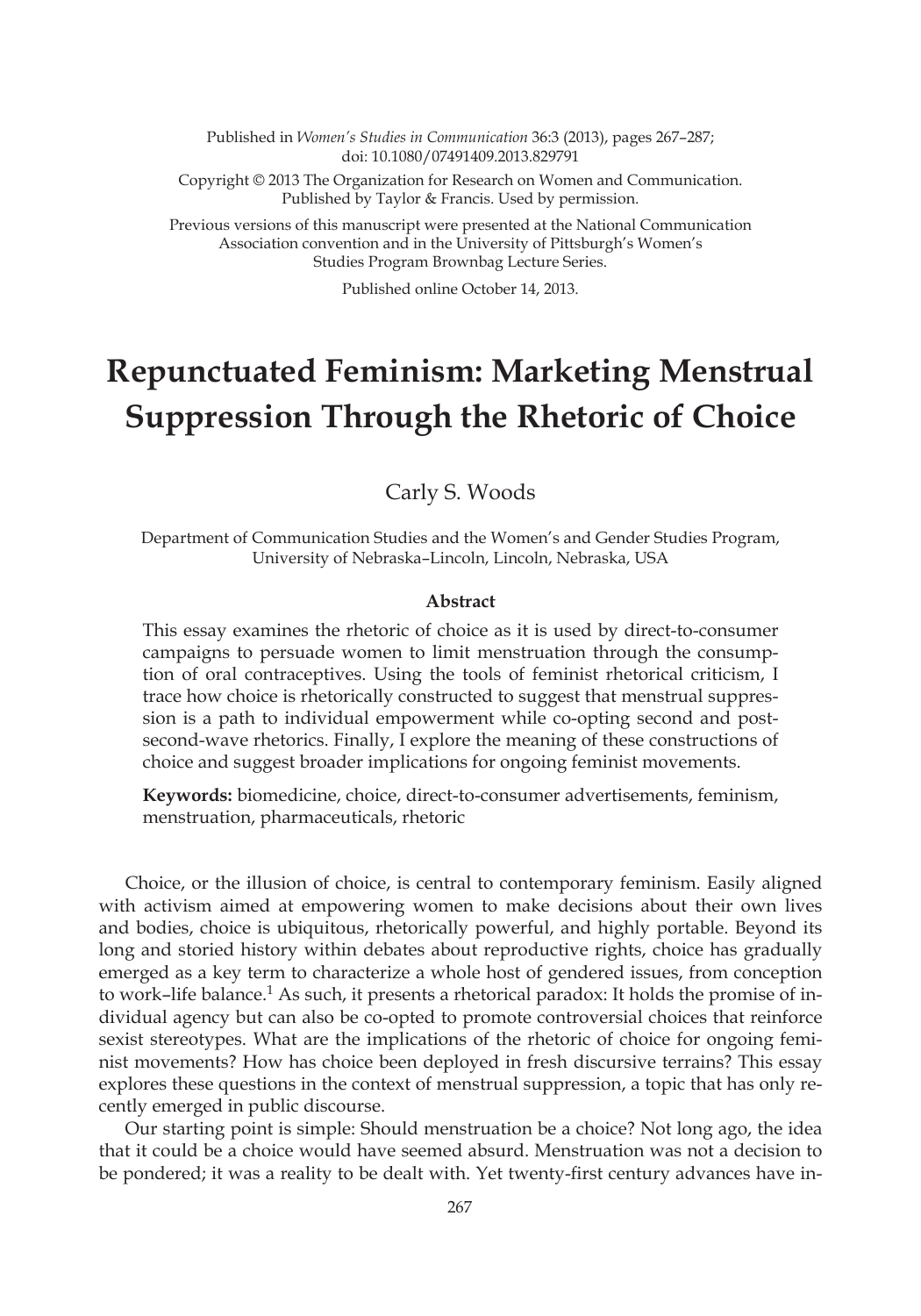troduced pharmaceuticals that make this issue increasingly relevant.<sup>2</sup> Oral contraceptives have been specifically developed and marketed to limit menstruation. When posited as a needless reminder of biological difference, the decision to suppress menstruation may seem like an uncontroversial personal choice. For example, in the advertising campaign for Seasonique, an oral contraceptive that limits menstruation to four times a year, Duramed Pharmaceuticals implicitly argues that menstruation is an unnecessary event with the slogan "Repunctuate your life with fewer periods." Here, the magic of modern biomedical technology presents a simple and yet potentially liberating option: Consume a pill and take control of your life.

But what does it really mean to repunctuate one's life? To punctuate has a double meaning—it can designate a periodic *interruption* (to punctuate a silence with sound; a punctuation mark interrupts or divides a sentence from another), or it can mean to *accentuate* (to emphasize or intensify). Seasonique's campaign plays on menstrual periods as punctuation and promises to correct for the way they interrupt women's lives. On the other hand, some scholars see menstruation as an important part of gendered identity. Beyond its physiological purposes, those who promote this perspective believe that menstruation can be significant to individuals and as a collective experience for women. Feminist political philosopher Iris Marion Young gives voice to the value of menstruation in both senses. Her essay "Menstrual Meditations" in *On Female Body Experience* does not deny that menstrual periods disrupt everyday routines but instead argues that disruptions can be valuable reminders to take time out: "Because the event returns monthly, it affords an experienced discontinuity that prompts one to look back and forward…. Because menstrual moments *punctuate our lives*, they easily orient our self-narrative" (120– 21; emphasis added). If embraced for its reflective possibilities, menstruation can allow for a productive indulgence in one's affective states.

In other work, Young offers a way to understand the relationship between menstruating individuals and collective gendered identity. Borrowing from Sartre, she conceives of gender as a series, or a "social collective whose members are unified passively by the objects their actions are oriented around and/or by the objectified results of the material effects of the actions of others" ("Gender as Seriality" in *Intersecting Voices* 23). This approach offers a middle ground between the problem of defining women on the basis of perceived commonalities, which risks essentialism, and the promise of practical political action that necessitates seeing women as a group in order to conceptualize oppression on a systematic level (Young, *Intersecting Voices* 13). Using menstruation as a primary example, Young explains that it is not the biological event that creates a series but "rather, the social rules of menstruation, along with the material objects associated with menstrual practices, [which] constitute the activity within which the women live as serialized" (*Intersecting Voices* 28). In other words, menstruation creates a material reality that has the potential to connect women, and it may be important to the ways that some women imagine themselves as gendered beings. Although not all women menstruate; women who menstruate do not do so all of the time; and the experience of menstruation varies widely between individuals,<sup>3</sup> the *assumption* of menstrual pain is often cited to support sexist attitudes that limit all women:

Women who experience debilitating mental or physical pain at menstruation (despite the easy availability of The Pill and other such remedies) are made the prototype for all; and in the face of statistics to the contrary;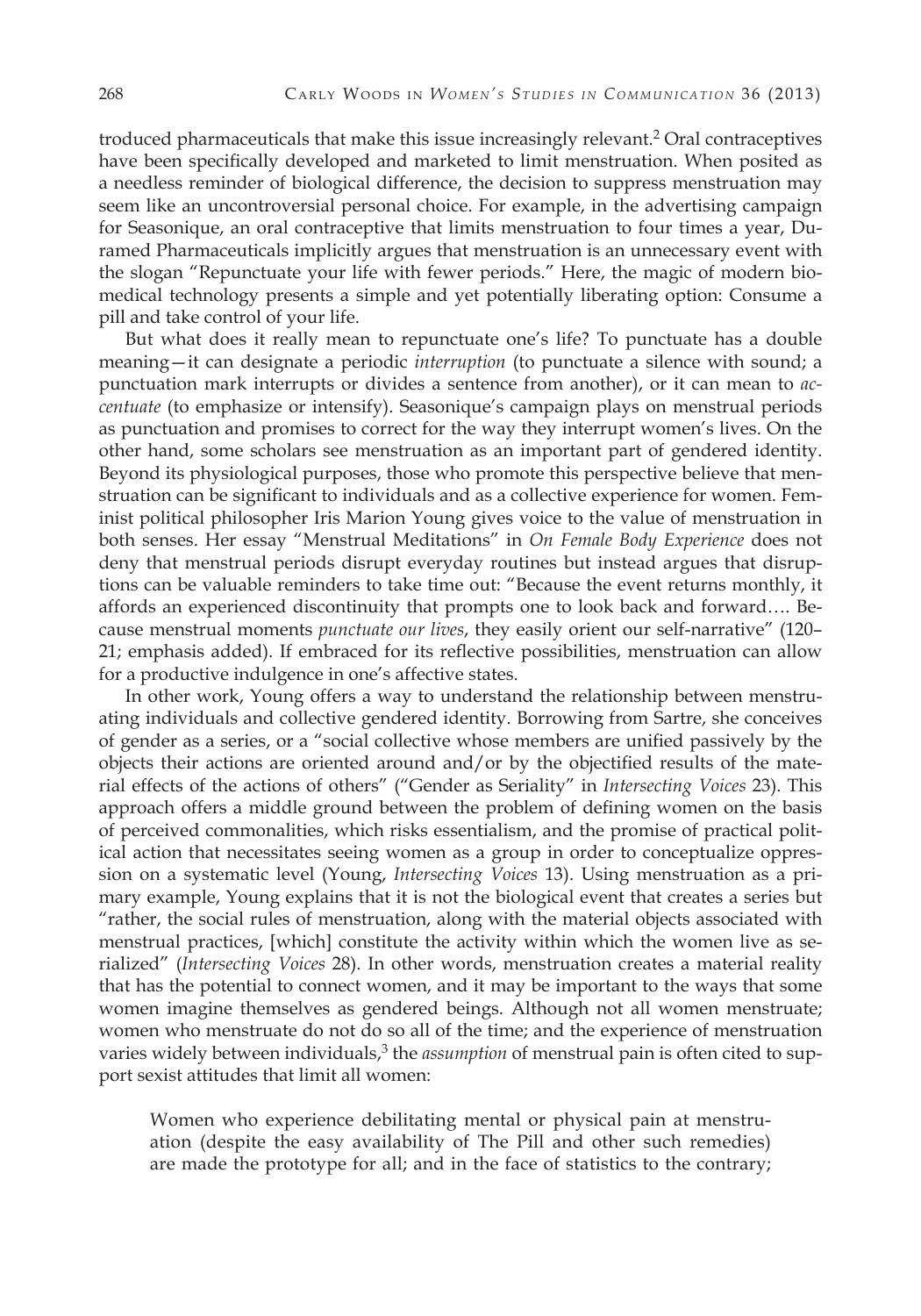women are still considered unreliable workers and unstable human beings at that time of the month. Thus, menstruation is a factor in the control of women by men not only in ancient and primitive societies, where knowledge of physiology is rudimentary at best, but also in our post-industrial world. (Delaney et al.  $3-4$ )<sup>4</sup>

As a physical and social reality, menstruation is a source of serial connection in Young's sense. Based on this perspective, menstruation is significant not because every woman celebrates it but because it can serve as the basis for a shared political subjectivity. If menstruation is framed not as a condition that passively defines women but as an active choice that individuals may opt out of at will, the potential of this connection is tempered.

These competing perspectives about the value of menstruation do not exist in a vacuum. They are representative of broader anxieties concerning gender, choice, and biomedicine. Although it has been called "strategic for women's liberation," biomedicine is also "strategic to women's oppression" as a source of sexist ideology and discrimination (Ehrenreich and English 5). Feminist scholarship has been pivotal in identifying moments of medicalization, when social issues are turned into medical problems and bodily differences are cast as diseases or illnesses that one can choose to treat (Lorber and Moore 6, 65). Recent technological advancements have created new opportunities to medicalize women's bodies, and new occasions to exercise choice, especially in reproductive matters such as menstruation, conception, and childbirth. When medical professionals operate under the assumption that the male body is the norm, women's health has the potential to become pathologized, overmedicalized, and subject to unnecessary technological intervention. As a result, there have been calls for greater patient empowerment, informed consent, and medical knowledge rooted in personal experience (Willard; Hayden). Yet shifts toward patient-directed health care are not without vulnerabilities. Any movement toward greater patient empowerment in health care has to contend with a complex web of industry-driven discourses. A host of drugs and procedures are now marketed to go beyond what is medically necessary; we have the ability to use "enhancement technologies" to make ourselves "better than well" (Elliott). We can google our way to a WebMD diagnosis and are encouraged to script conversations with health care providers when we see ourselves in pharmaceutical advertisements. Pharmaceuticals increasingly offer women the "choice" to solve whatever ails their bodies, even while the nature and gendered meanings of those ailments are in flux (Zita 68).

This essay draws attention to the ways oral contraceptives are now being marketed as medical technologies that materially and discursively transform menstruation into a personal choice, thus circumventing discussions about its cultural value.<sup>5</sup> I consider the direct-to-consumer (DTC) advertising campaigns of four oral contraceptives approved by the U.S. Food and Drug Administration (FDA) to limit menstruation: Bayer Healthcare Pharmaceutical's Yaz, Warner Chilcott's Loestrin, Duramed Pharmaceutical's Seasonale, and its second-generation brand name, Seasonique.<sup>6</sup> DTC advertisements are public texts that showcase how expert discourses "draw on the shared pools of language and imagery and argumentative strategy that are available to members of the more general culture" (Lyne and Miller  $170$ ).<sup>7</sup> Such advertisements seek to inform and shape consumer attitudes about drugs, and are highly interactive, dynamic texts that are regularly revised in response to consumer demand and FDA warnings.<sup>8</sup> To analyze the rhetorical construction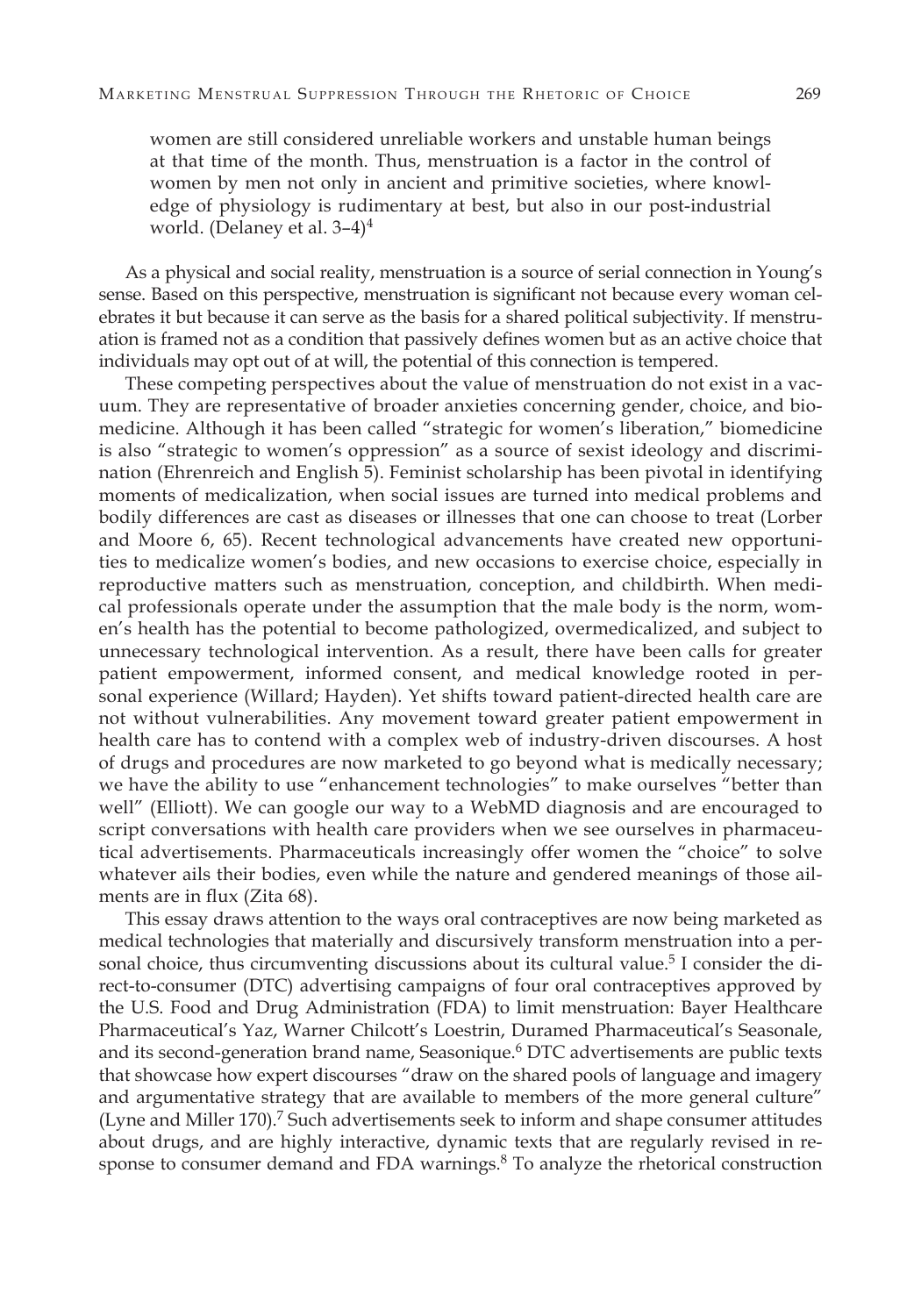of menstruation as a choice, I examined the visual and textual components of each pharmaceutical's Web-based campaigns from 2006 to 2010, a time period when DTC advertising of these products was at its height.<sup>9</sup> Early iterations of the campaigns provide particularly rich artifacts for analysis, as they ventured into the relatively uncharted territory of crafting arguments about the ability to suppress menstruation.

My analysis is informed by rhetorical studies of medicine and feminist rhetorical criticism. Rhetorical analysis plays an important role in exploring whether it is possible or desirable to hold on to bodily difference amidst rapid biomedical development, allowing communication scholars to "pos[e] questions that are prior to the questions typically posed by health researchers" (Segal, "Rhetoric of Health and Medicine" 228). In decoding the process of negotiation and translation amongst culture, biomedicine, and industry, such analysis can highlight disparate lines of argument, identify the stakes, and mediate the conflation of medicine and values in biomedical controversies (Lyne  $8$ <sup>10</sup> Feminist rhetorical criticism is particularly well suited to study choice within the campaigns because allowing "people to understand that they have the capacity to claim agency and act in the world as they choose" is its raison d'être (Foss 157). As Sonja K. Foss explains, "Gender is a culture's conception of the qualities considered desirable for women and men, a construction created and maintained through various forms of rhetoric. In feminist criticism, then, the focus is on the rhetorical process by which these qualities come to seem natural and ways in which that naturalness can be called into question" (157).

Feminist rhetorical criticism enables us to see how the process can be inverted, as the DTC advertisements present menstruation as an undesirable condition for women that is unnecessary, unnatural, and detrimental to one's true identity. I trace how each campaign encourages women to make the choice to repunctuate (accentuate) their lives with menstrual suppression, finding that such discourses (a) appeal to agency and personal choice using a post-second-wave rhetoric of feminine empowerment or (b) co-opt second-wave feminist rhetorics by conflating the choice to alleviate unwanted pregnancy provided by access to oral contraceptives with the choice to alleviate menstrual symptoms today. Absent from these appeals, of course, is a consideration of how menstruation could be seen positively. In this case, feminism itself may be repunctuated (interrupted) as "choice" facilitates a sense of agency over one's own body but risks simultaneously reinscribing patriarchal beliefs about menstruation.

### **To Menstruate or Not to Menstruate? The Choice Is Yours**

In their book *Contemplating Maternity in an Era of Choice*, Sara Hayden and D. Lynn O'Brien Hallstein underline the centrality of choice in public discourse: "*Choice* is part of the contemporary lexicon, a term that, to greater or lesser extent, shapes and is shaped by women's and men's (reproductive) lives" (xxviii; emphasis in original). Although it is often associated with feminism, choice remains a highly disputed term. Some hail the freedom to exercise choice—any choice—as the defining factor of pluralistic post-secondwave feminism (Baumgardner and Richards 450; Snyder-Hall). Others critique the ways that choice has been depoliticized to support practices that reentrench traditional gender roles, counter second-wave feminist gains, and sever ties to collective activism (Fixmer-Oraiz 42–43; Ferguson; McCarver; O'Brien Hallstein). A number of studies have made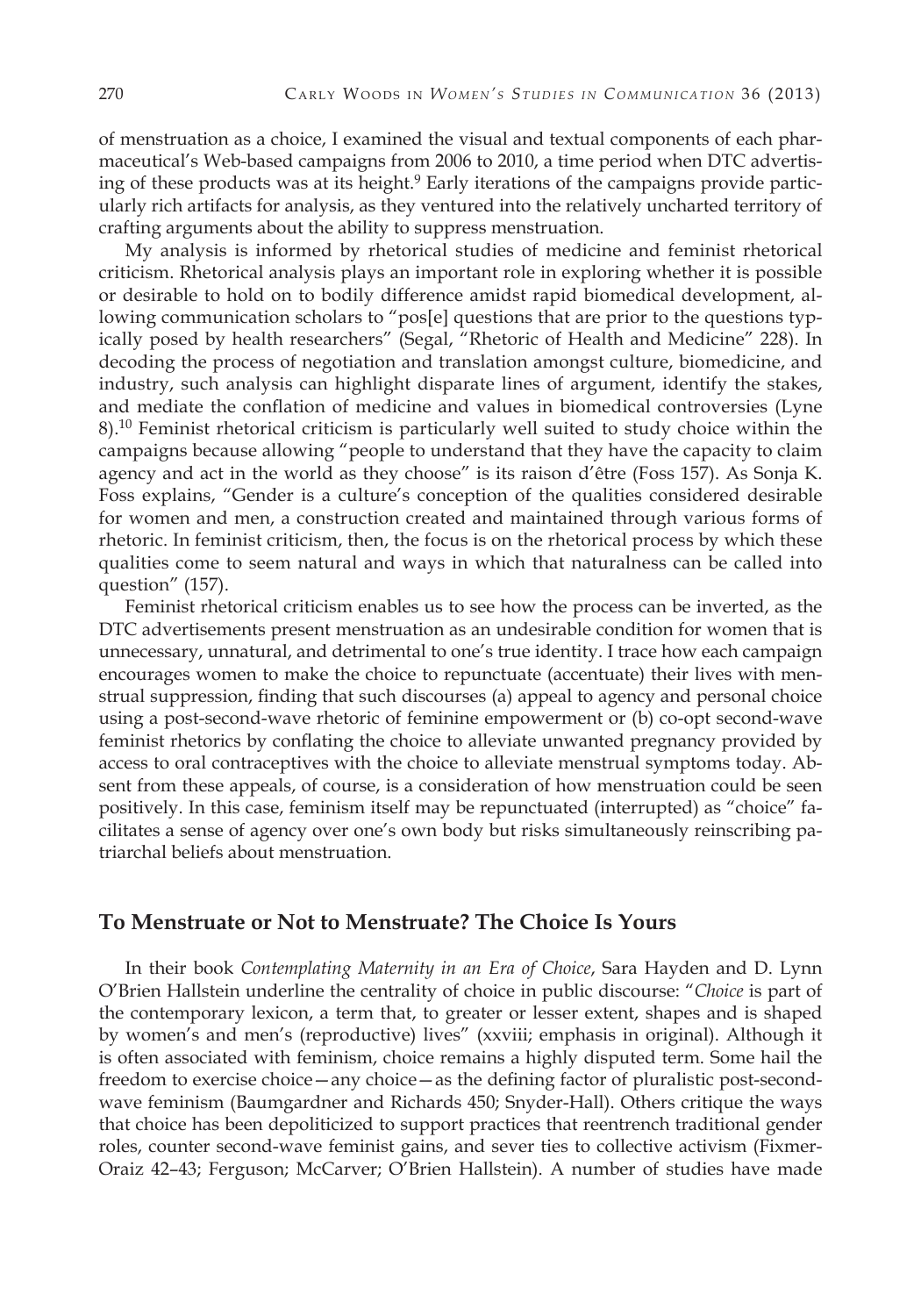clear that the rhetoric of choice has the potential to both empower and discipline in a number of reproductive matters such as contraception, conception, childbirth, and work– life balance (see Hayden and O'Brien Hallstein, esp. Fixmer-Oraiz). Interestingly, rhetorics of choice and empowerment have also been used to mediate between acceptable and unacceptable bodily alteration practices, including plastic surgery and female genital "cosmetic surgery" (Jordan; Braun). Of course, the ability to access and exercise choice is always influenced by a number of factors, including "relationships with others, mental and physical health, race, sexual orientation, and economic status, public and workplace policies, developments in reproductive technology, and the social norms and messages communicated to women about the appropriateness of becoming mothers (or not)" (Hayden and O'Brien Hallstein xvii).<sup>11</sup>

Given the pervasiveness of choice in contemporary culture, it is unsurprising that the DTC campaigns analyzed here attempt to make menstruation itself a choice. But this raises the question: What exactly does choice mean in the context of menstruation, and what is at stake for women's lives? Philosophically, feminine corporeality has been conceptualized as an uncontrollable flow in Western culture, a permeable boundary that leaks and bleeds (Grosz 203–204). The idea that the literal and figurative flow of women's bodies needs to be contained is nothing new. Historically, menstruation has not functioned within the realm of choice—it was a shameful process that girls and women were taught to conceal. As Roseann Mandziuk illustrates, this message surrounding menstruation can be traced to sanitary napkin advertising in the early twentieth century. Biomedical and consumerist discourses about menstruation have long existed in a symbiotic relationship, where "medicine contributes the impression that menstruation renders women offensive and incomplete; advertising discourses, in turn, offer products to compensate for this inadequacy, women's perpetual 'problem'" (Mandziuk 42). Before the advent of pharmaceuticals marketed to suppress menstruation, the rhetoric of choice was limited to choice about what kind of personal hygiene product (sanitary napkins, tampons, etc.) should be used to best conceal it. In the analysis that follows, I trace how such oral contraceptive campaigns introduce a whole new era of menstrual concealment that urges individuals to make the choice to empower themselves by addressing menstrual symptoms, enhancing their lifestyles by shortening their monthly periods, or reclaiming lost time by reducing the number of periods they experience each year.

#### *Yaz: "We've Got the Right to Choose"*

Bayer Healthcare Pharmaceuticals' oral contraceptive, Yaz, is the first birth control pill approved by the FDA to address premenstrual dysphoric disorder (PMDD), a condition of heightened emotional and physical stress occurring up to ten days before menstruation. It is differentiated from but sometimes described as a severe form of premenstrual syndrome (PMS).<sup>12</sup> Bayer enlisted the help of the global communications agency MediaEdge: Cia (MEC) to prime consumers about PMDD before the official release of the pharmaceutical. With the stated goal of "activating girl power," MEC created a multimedia campaign to "engag[e] with young women about confidential health choices through music and online content." Girl power assumes a level of gender equality not present in second-wave feminist efforts, urging young women to tap into their (already) empowered feminine selves (Hains 98). Not to be confused with the "grrrl power" promoted by feminist punk bands, "girl power" was propagated through 1990s' popular culture (think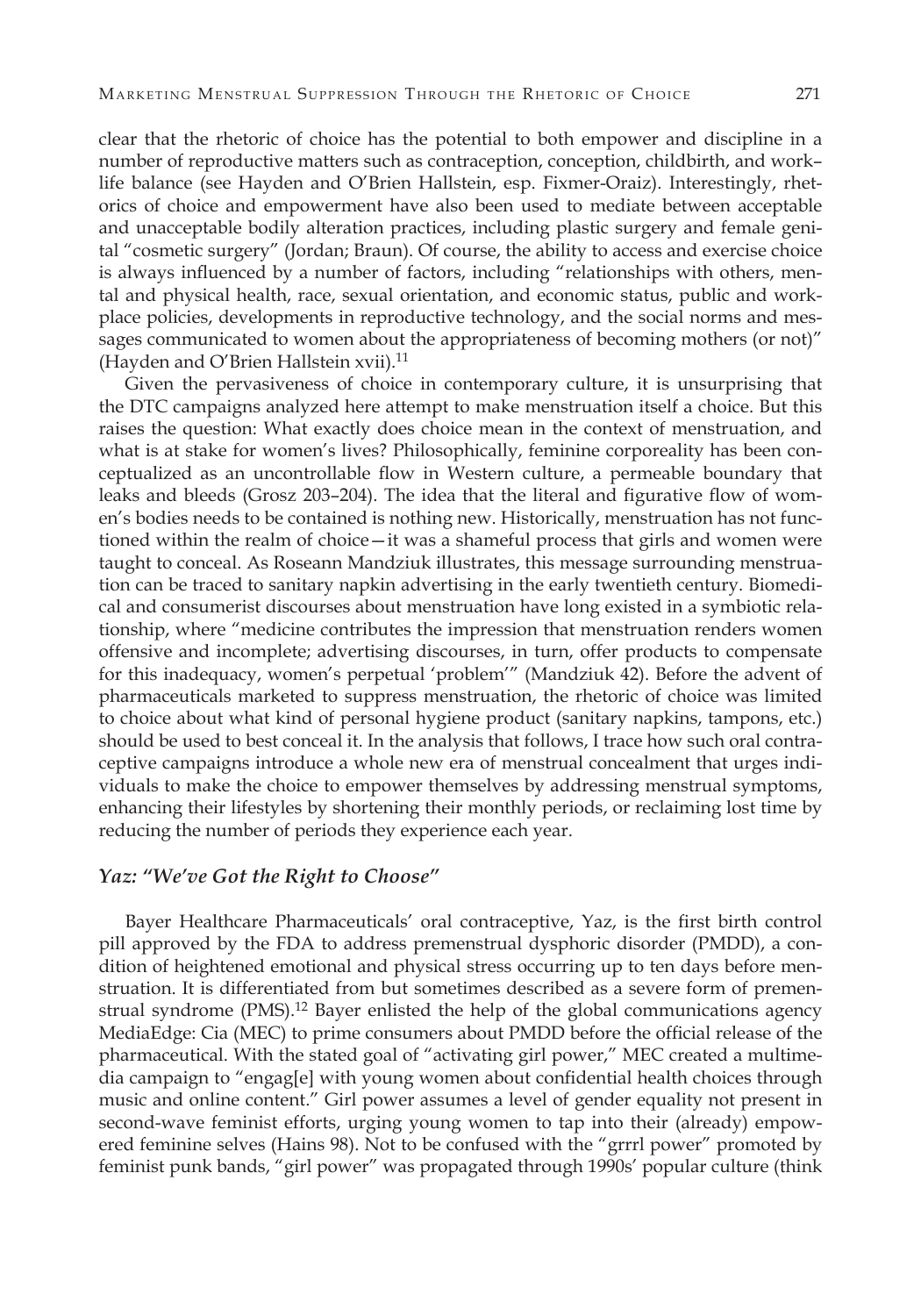Spice Girls, not Bikini Kill). In fact, by 2002, the idea of girl power was so mainstream that it was added to the *Oxford English Dictionary*, which describes it as "a self-reliant attitude among girls and young women manifested in ambition, assertiveness, and individualism" (BBC News). Entangled in commercialization and popular culture, some argue that girl power is a characteristic feature of postfeminism. Postfeminism, as defined by feminist media scholar Angela McRobbie, is an "active process" that undoes second-wave feminist accomplishments even while "appearing to be engaging in a well-informed and even well-intended response to feminism" (255).<sup>13</sup> Bayer's DTC campaigns about PMDD and Yaz used appeals to empowerment to position menstrual symptoms as a problem that strong women choose to fight back against.

MEC notes that feminine empowerment was a cornerstone of the campaign, which operated under the driving insight that "women want to be in control of their bodies … yet they believe that severe PMS is normal and silently accept debilitating symptoms" (MediaEdge: Cia). Their solution was to create a three-pronged "unbranded education campaign."<sup>14</sup> First, they hired an Australian band, The Veronicas, to record Twisted Sister's 1984 top-40 song, "We're Not Gonna Take It." The band, which has been called postfeminist and even post-postfeminist, was the perfect choice for the campaign: The young, hip, Origliasso sisters projected an alternative brand of girl power but were still willing to make guest appearances at the Miss USA pageant (Haruch). The former glam-rock hit took on new meaning when sung by The Veronicas. A stylistic and sonorous update to second-wave feminist anthems such as "I Am Woman, Hear Me Roar," "We're Not Gonna Take It" was transformed. No longer was the song intended to target patriarchy; instead, it addressed the bloating, headaches, and depression that sometimes accompany menstruation. Lyrics such as "we've got the right to choose" make menstrual symptoms a choice that the consumer can opt out of by opting in to use Yaz. If menstruation is a choice, and women have the right to choose, why not exercise that right? Why just "take it"?

The second element of the MEC's unbranded campaign was a Web site, wngti.com, intended to drum up interest in PMDD before the unveiling of the Yaz campaign.<sup>15</sup> Outlined in bright pink and decorated with hearts, the Web site allowed consumers to get a behind-the-scenes peek at The Veronicas and make a connection between the lyrics and their feelings about menstruation: The band suggests that their fans and "women everywhere ... should take action to live the best life they can, emotionally and physically" (wngti.com). Visitors obtained a free download of the song by entering the code "understandpmdd" and their e-mail into a form on the Website, and could enter a video contest with their own a capella version of the song. Once users requested to download the song, they were prompted to visit another Web site, UnderstandPMDD.com. MEC reports that the song was downloaded more than 350,000 times and that 42,000 people visited the Web site over a three-month period (MediaEdge: Cia).

Of those 42,000 users, 70% continued on to the third and final component of MEC's campaign: the companion Website, UnderstandPMDD.com (MediaEdge: Cia). The Web site provided consumers with information needed to self-diagnose PMDD. Women were told that they should understand their monthly symptoms and were asked to record their experiences in a "body diary" to help evaluate the severity of their PMDD symptoms. Here, tracking one's symptoms is framed not as bodily regulation but as a record of what one can choose to overcome. Highlighting the loss of time that PMDD sufferers experience, visitors to the Web site were asked: "Do you feel like half of the month isn't yours?"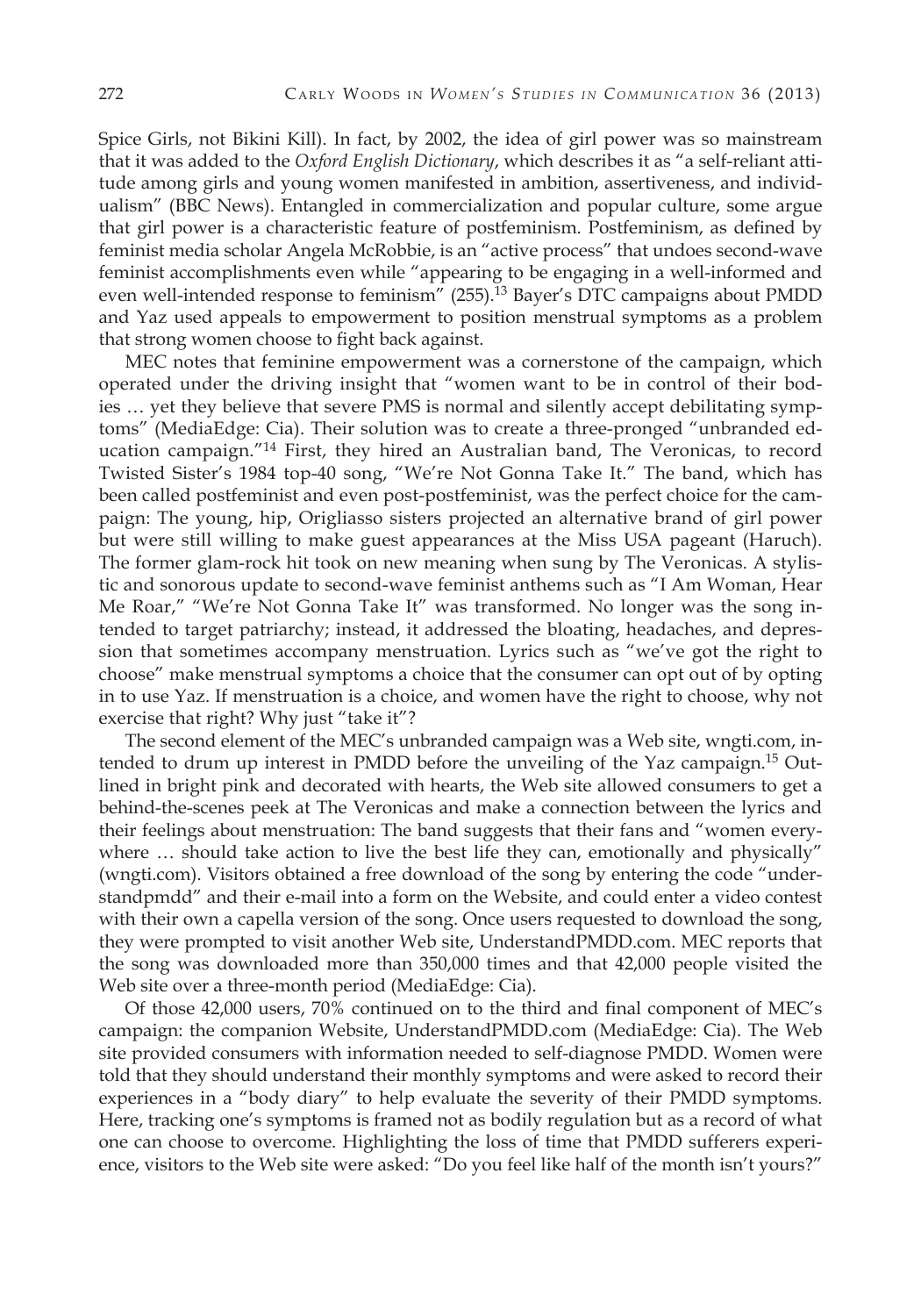When framed as a condition that robs them of their right to live full lives, the choice to suppress menstrual symptoms seems like an easy one to make.

These messages are supported by the images on the Understand PMDD site. PMDD can be physically and emotionally debilitating, and pharmaceutical intervention allows women to fight back. Each image invokes the idea that women need to take control, mobilizing various self-defense techniques against the PMDD symptoms that are waiting to attack. In one image, a woman in workout gear stands in ready position, her hands clad with boxing gloves, and stares straight into the camera, her teeth gritted, and her mouth in a half-smile. Across her waist is the now familiar lyric: "We're not gonna to take it." Another image shows the same woman doing a karate kick, shattering a banner labeled "mood swings." The next page shows a woman in a dress hitting "irritability" with a lamp. The "Talk to Your Healthcare Professional" and "FAQ" pages include images of women squeezing the banner that says "food cravings," and pushing back against "fatigue" (UnderstandPMDD.com). That the campaign decided to focus on self-defense is telling as we attempt to decode the relationship between the pharmaceuticals and feminist rhetoric. Self-defense has long been associated with feminist movements in the United States, in that it provides a mechanism to fight back against gender-based violence. Self-defense classes for women were established and popularized during the second-wave women's movement. Yet as Whitney Walker's contribution to the popular third-wave volume *Listen Up! Voices from the Next Feminist Generation* makes clear, empowerment through self-defense continues to be a potent feminist strategy for contemporary women. Walker found her own "feminist awakening" through self-defense courses after she was made to feel vulnerable by a male flasher and came to realize that "self-defense is becoming as important to my generation of the women's movement as it was to my mother's" (128). Whereas self-defense was made meaningful in the past because it allowed women to resist forced subordination to violent perpetrators, the UnderstandP-MDD.com Web site urges women to resist subordination to their own bodies. PMDD symptoms are figured as the attackers, and Yaz becomes a weapon of individual empowerment, functionally co-opting feminist rhetorics of self-defense to combat violence against women.

After cultivating an audience with MEC's efforts, Bayer Healthcare Pharmaceuticals followed up with the official launch of the Yaz Web site and television advertisements. The Web site promised that women taking Yaz could go "beyond birth control." Consumers could not only prevent unwanted pregnancies but also have shorter, lighter periods, and fight back against menstrual pain such as "anger, irritability, depressed moods, feeling anxious, bloating, change in appetite, headaches, and muscle aches … and acne" (Yaz-us.com). Two television advertisements, "Not Gonna Take It" and "Balloons," were launched in 2008. Both featured The Veronicas' songs as background music ("Balloons" also featured the song "Goodbye to You"). The "Not Gonna Take It" spot adapted the images of women "fighting" PMDD symptoms from the UnderstandPMDD.com Web site for television audiences, while the "Balloons" ad showed women "letting go" of PMDD symptoms labeled on balloons, sending their menstrual pain and suffering away.

In 2008, the FDA issued Bayer an official warning for the television advertisements. The campaign was charged with misleading consumers "from a public health perspective, because they encourage use of YAZ in circumstances other than those in which the drug has been approved, over-promise of the benefits and minimize the risks associated with YAZ" (Abrams 1). The FDA letter to Bayer's president and chief executive officer Re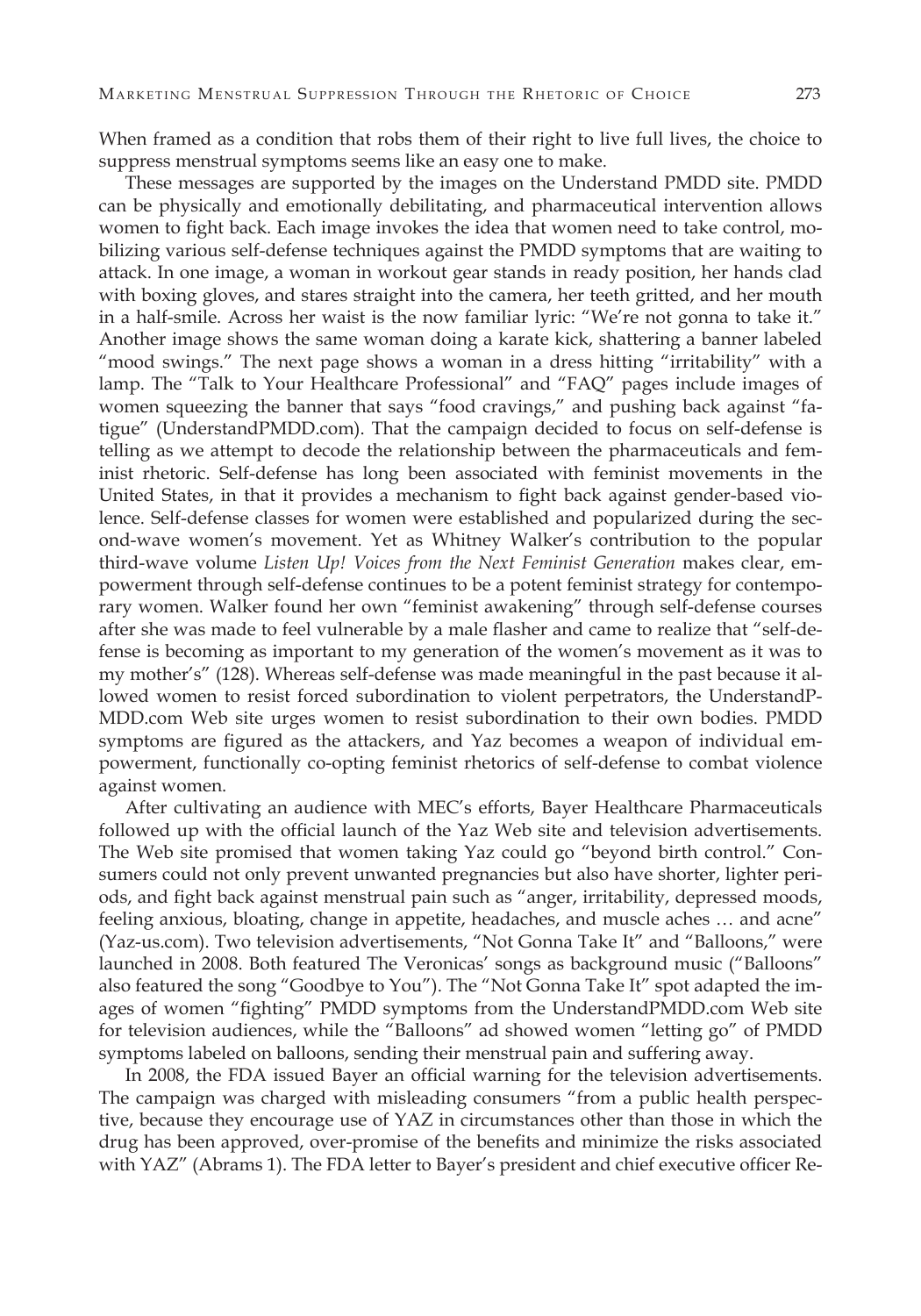inhard Franzen detailed a number of violations, including that the advertisements used the acronym PMDD but never spelled out the proper name of the condition, increasing the likelihood that consumers would conflate it with PMS; that it indicated Yaz could be used to treat acne of any severity level; that in suggesting consumers could "say goodbye" to their symptoms completely by letting go of balloons or kickboxing away the symptoms, they overstated Yaz's effectiveness in treating PMDD; and finally, that the risks of taking Yaz were minimized due to "distracting visuals, numerous scene changes, and other competing modalities such as background music" (Abrams 6). Bayer was then told to air corrective advertisements to set the record straight.

By incorporating a "postfeminist" band to play background music, appealing to a "girl power" sensibility, and encouraging women to (literally) fight back against PMDD, Bayer positioned Yaz as a means of individual empowerment. Instead of collectively organizing to address social ills, women are encouraged to see menstrual suppression as a right that they can and should freely choose to exercise to gain control over their lives. As the next section reveals, another campaign strategy continued this message of individual empowerment but also suggested that menstrual suppression is not only a right—it is a proactive lifestyle choice.

#### *Loestrin: Choosing Shorter Periods*

Warner Chilcott's Loestrin24fe is an oral contraceptive pill that shortens the length of menstrual periods from an average of five to seven days to three days. Instead of framing (pre)menstrual symptoms as obstacles to fight against, a narrative approach articulated menstrual suppression as a choice to enhance one's lifestyle. The initial campaign included Web site and television advertisements that placed a particular emphasis on the shorter length of periods offered by the drug. For example, visitors to the Web site were greeted with a banner that read "The pill with a short period." As readers scrolled down to read answers to such questions as "Are shorter periods ok?" and "How does Loestrin24fe shorten my period?," they were told to click on a link labeled "The short way back up" to return to the top of the page (Loestrin24.com). <sup>16</sup>

Perhaps the most provocative element of the Loestrin Web site was the elaborate story told about Cammie, the character on the drug's television ads. The television commercial, which was also available on the Web site, plays out a thirty-second narrative about a White, hip, cosmopolitan woman seen on a laptop, typing "how to say so long to a period that's too long" into a search engine. The commercial does not get into great detail, but we see different shots of Cammie enjoying life in her apartment, hanging out with her dog and then with a man. However, visitors to the Web site were given more information about how to interpret the television ad: They could click on a link to "meet" Cammie. This link took potential consumers to the very detailed world of Cammie, where they could learn about Cammie's life, friends, favorite bands, hobbies, and interests. Consider this excerpt:

Cammie is an aspiring textile designer in her mid-twenties. She works out of a shared studio in the same building where she rents her loft apartment in Alphabet City, a funky downtown neighborhood in NYC…. Cammie's taste in just about everything is eclectic. Her clothes. The way she decorates her apartment. Her friends. Most definitely her taste in music. Even the guys she dates.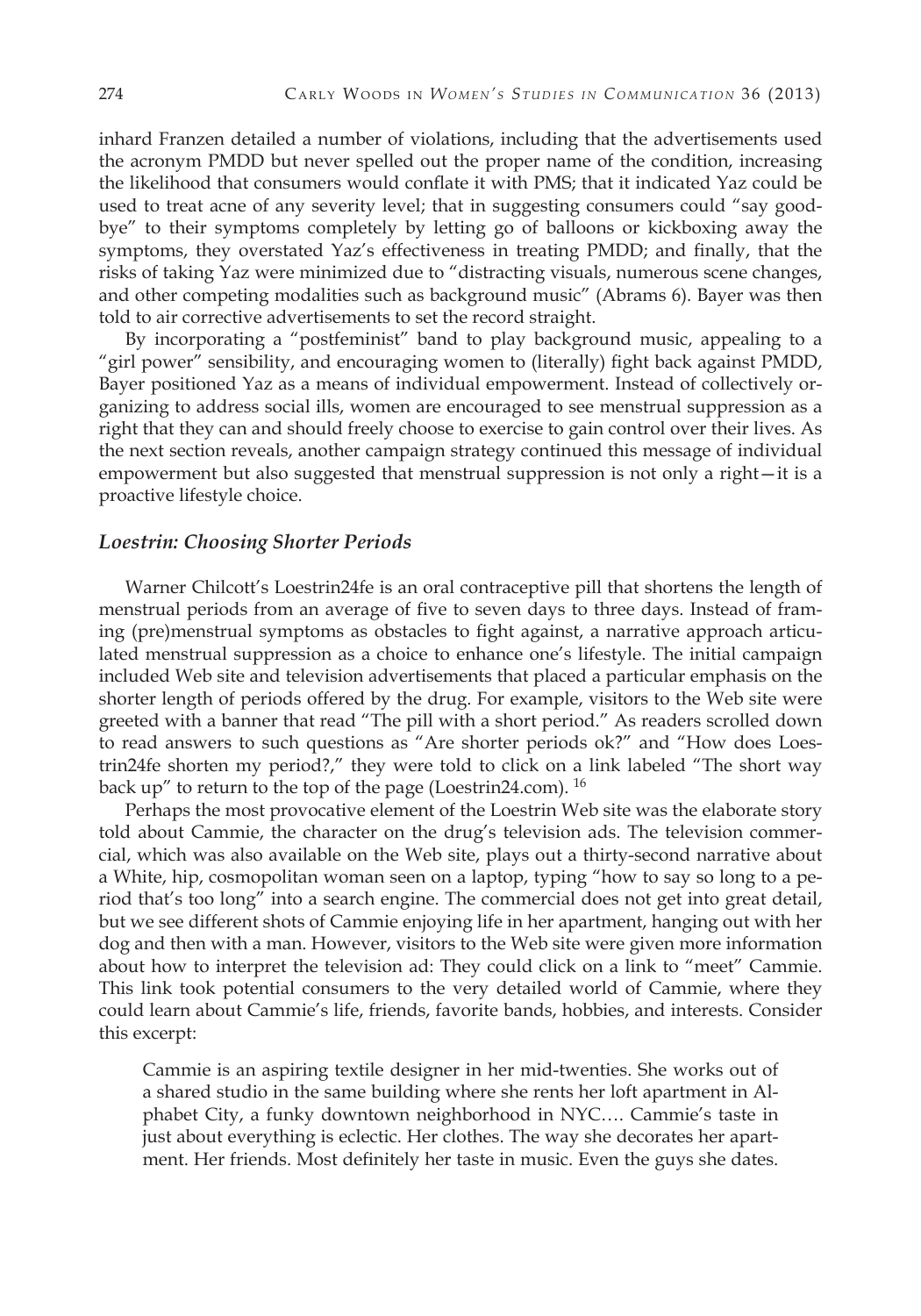She's got this amazing instinct for putting together the most interesting, and more often than not offbeat, people and things. Speaking of guys, Cammie's just met Ryan, a production assistant and part-time lead singer in a local alternative rock band. He's definitely cute and a lot of fun to be with, but Cammie just wants to be friends. You see, she just broke up with her college boyfriend, Kevin, and she's still too tender from it to want to jump right back into a serious relationship. (Loestrin24.com, "Cammie's Story")

Cammie is positioned as an atomized individual whom we see in relation to her work, romantic relationships, and her pet. The Web site uses an exhaustive narrative appeal designed to make readers feel as if Cammie is the type of person that they can identify with. Loestrin's manufacturers make their target demographic very evident: White, young, single, heterosexual women interested in music, fashion, and upwardlymobile urban living.

The lifestyle norms that characterize this demographic demand a calendar unpunctuated by the nuisance of lengthy menstruation. Cammie's story explains how taking Loestrin can guarantee a vibrant social life by highlighting the significance of the number three and the word "short" in her life. We learn that Cammie's favorite number is three: she was born on  $3/3$ , she is the youngest of three sisters, and the new guy she is dating has three threes in his phone number. Perhaps most incredibly, even her dog's story corresponds to the shorter periods that Cammie will soon experience on Loestrin. That's right: Cammie's dog is named Shorty. Shorty is described in great detail, and there are even links to the Basset Hound Club of America and the American Kennel Club embedded in "Shorty's story" (Loestrin24.com, "Cammie's Story"). The campaign goes to bizarre lengths to hammer home the message: "So, you can imagine how lucky Cammie felt when she discovered that Loestrin 24 Fe is a low estrogen birth control pill with periods that last on average less than 3 days."

Loestrin's narrative approach may seem over the top, but it fits perfectly with the strategy of creating an identity for the consumer rooted in the individual choice to limit menstruation. Narratives often play fundamental role in constitutive rhetoric, opening "*diagetic* spaces, story spaces, which are meaningful because they produce identification with a point of view" (Charland 617–18; emphasis in original). Narrative appeal in advertising is particularly important in a world dominated by overpersonalization. In positioning Cammie as a "normal" young woman who does not want to be burdened by the usual length of menstrual periods, Loestrin's DTC advertisements create diagetic spaces that facilitate identification between the consumer and a fictional character. The "story spaces" created by Cammie's online biography mimic online social networking Web sites, where users can go to find out specific details of their friends' lives and oversharing is a norm. Consumers can imagine her as a real person, a model of what they could be if they also made the choice to use Loestrin.

There is an implicit assumption that women should have sexual freedom in the campaign; Cammie clearly isn't ready to settle down, and the Pill assures that she doesn't have to. Yet Loestrin's ability to prevent unwanted pregnancies is secondary to its claim to shorten menstrual periods. Like Yaz, the campaign draws from post-second-wave feminist rhetorics by focusing on individual choice and consumer culture. As Helene Shugart, Catherine Eggley Waggoner, and D. Lynn O'Brien Hallstein explain in their investigation of appropriations of third-wave feminism, "Being empowered in the third-wave sense is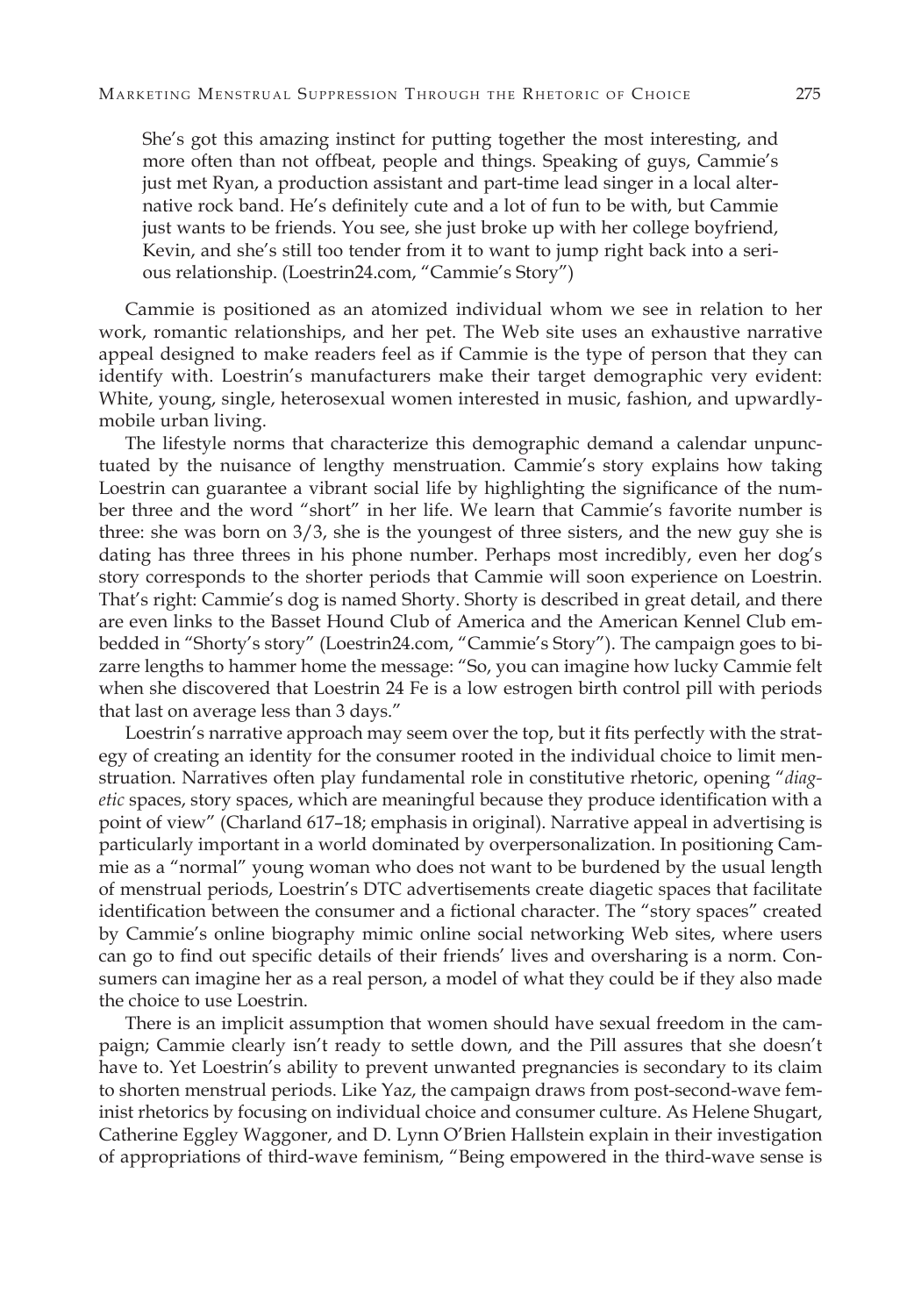about feeling good about oneself and having the power to make choices, regardless of what those choices are" (195). The Loestrin DTC campaign co-opts this sense of choice, moving beyond the third wave and into a postfeminist rhetoric of choice that divorces individuals from a greater sense of social justice or feminist history. It stresses that individuals can choose to have a lifestyle like Cammie's through pharmaceutical intervention. Of course, the campaign is not about providing all women with choices. Rather, the focus on individual lifestyle choices reaffirms sanitized, White, middle-class social and career norms and ignores the very real obstacles encountered by those who do not have access to this type of lifestyle (Zita 68). The DTC campaigns for Duramed Pharmaceuticals similarly promote menstrual suppression as a way to enhance individual lives, offering women the option to empower themselves by reclaiming time lost to menstruation.

#### *Seasonale/Seasonique: Choosing Fewer Periods*

While Yaz promises to combat menstrual symptoms and Loestrin promises to limit the number of days per month a woman spends menstruating, Seasonale and Seasonique boast the ability to limit the number of periods experienced each year. As the first menstrual suppression drug to be approved by the FDA, Seasonale received much media attention (Fried; Payne).<sup>17</sup> This oral contraceptive reduces the occurrence of menstruation from thirteen times a year on a traditional birth control pill to four times a year (hence the reference to the seasons in both drug names).18 Drawing on the idea that menstruation impedes a "normal" life, these campaigns employed some of the themes of empowerment and lifestyle enhancement evident in the marketing strategies discussed so far. Unique to Seasonale and Seasonique, though, is a focus on ensuring that schedules and life trajectories are not disrupted by menstruation.

With its focus on fewer periods, the Seasonale campaign focused on the theme of time loss as an argumentative *topos*. Clearly attentive to the concerns that women may have about the dangers of menstrual suppression, two slogans, "Seasonale: the daily birth control pill that's the same but different" and "Fewer periods, more possibilities," stressed that this choice would be an easy change with significant benefits. Visitors to the Seasonale Web site were encouraged to use an interactive personal planner where they could "plan events like vacations, business travel, romantic encounters, and family reunions" with the luxury afforded by more time between menstrual periods (Seasonale.com). By identifying the benefits that women might garner from fewer periods, the campaign appealed to other activities that consumers might see as central to their identity. They urged women to define themselves by romantic encounters and vacations, rather than by menstruation: their schedules don't need to be flexible as long as their bodies are open to pharmaceutical intervention. There was also an attempt to win over skeptics by asking them to imagine their lives undisrupted: "Not yet a SEASONALE® user? You can still use the Personal Planner to plan activities and see when your inactive Pill dates would happen if you were taking SEASONALE®" (Seasonale.com, "Seasonale Personal Planner").

Women seeking online information about menstrual suppression could also visit a companion Web site FewerPeriods.com, run by Duramed Pharmaceuticals. At this site, readers were greeted with the images of three young, confident-looking women and an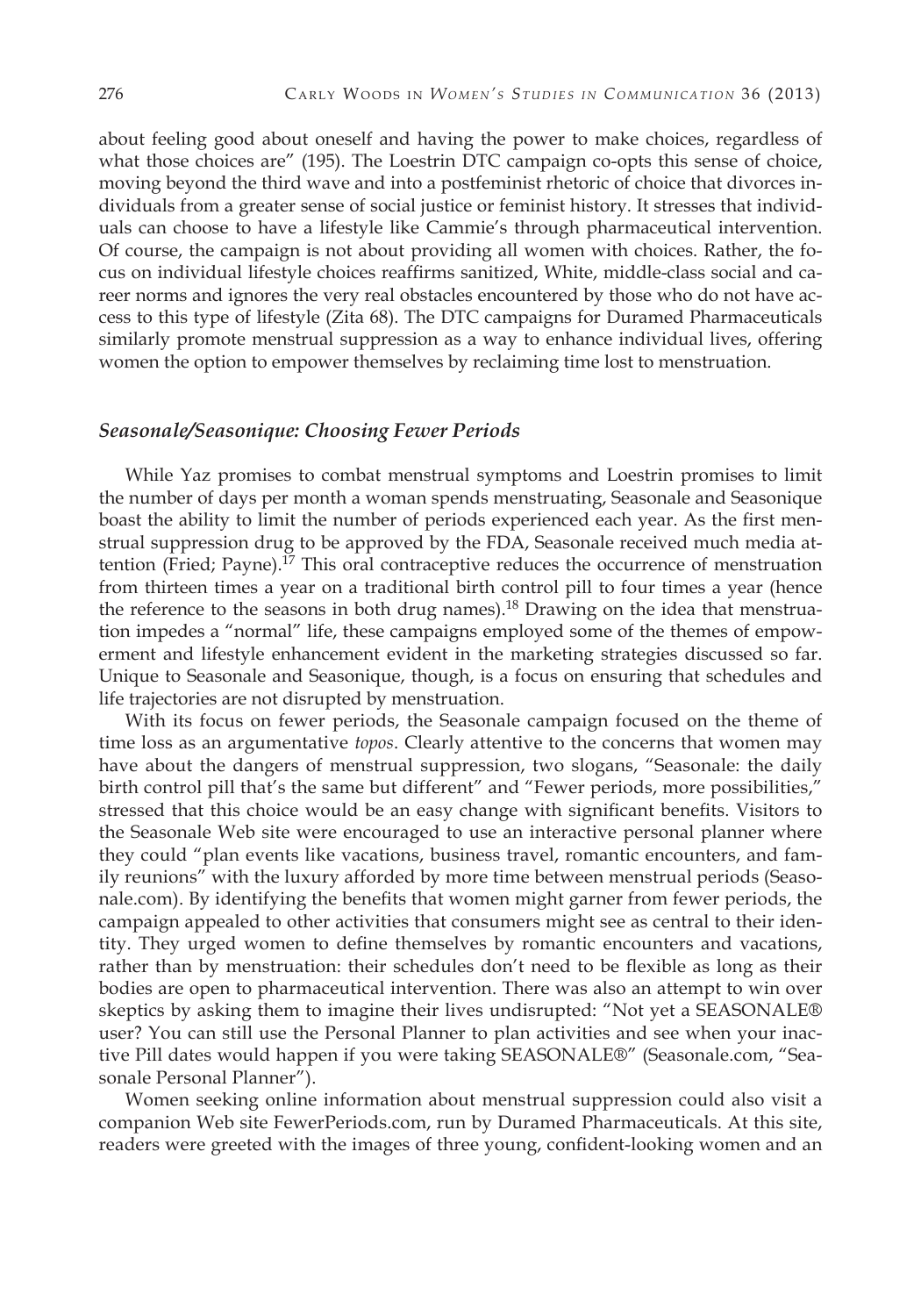older—and presumably wiser—woman with a lab coat and a stethoscope around her neck. The Web site informed visitors that they had come to the right place to uncover the "truth about fewer periods," with answers to such questions as "Why are fewer periods possible?"; "Is it safe?"; "Will it affect fertility?"; and "What do the experts say?" (FewerPeriods.com). Women were encouraged to talk to their health care professionals about having fewer periods by creating a free, personalized discussion guide to take to their office visit. Essentially, a pharmaceutical company was scripting the conversation that patients might have with their doctors so that the doctor would write a prescription for their product.

In May 2007, an advertisement for Duramed's Fewer Periods Web site ran in *Shape* magazine (Duramed Pharmaceuticals). The four-page ad begins with the image of a young blonde woman on the beach, throwing her hands up in glee and trying to twirl two Hula-Hoops around her hips. Why does this woman have two Hula-Hoops? The two Hula-Hoops could easily represent the well-known desire to "have it all": a rewarding balance between work and home activities. However, in this formulation, it more likely represents the balance between everyday life and the management of her menstruation. The accompanying text asks readers, "Entertaining the possibility of fewer periods? It may be possible if you are on hormonal birth control. Most women agree that life would be nicer if they could have fewer periods." In other words, use our product and you will be able to manage your two Hula-Hoops with ease.

The ad then goes on to give a brief history of the Pill under the heading Periods in the 21st Century. As the reader turns the page, they see a medical advice column, "Ask Dr. Sulak," in which the doctor answers questions about health concerns and convenience factors involved in making the decision to have fewer periods. "Cathy," for instance, says she does not want her period to happen while she is on her honeymoon but is afraid that she won't be able to get pregnant in the future if she suppresses it. Dr. Sulak puts her mind to rest—getting fewer periods on birth control will not affect her ability to get pregnant once she ceases to take the medication. And if "Cathy" wasn't convinced by Dr. Sulak's advice alone, the ad includes an image of a young, blonde, White mother smiling and holding up a young girl to confirm postsuppression fertility, visually assuring worried women that a future of happy motherhood would not be altered.

The final page is perhaps the most revealing of the normative assumptions behind the ad. On the left-hand side of the page, there is a sidebar called "Turning Points in Contraception" that contains bullet points showing "new phases" in a woman's life: starting a new relationship, getting married, and having a baby. Each of the three phases is accompanied by a morsel of advice: a woman in a new relationship will want to reevaluate her birth control; an engaged woman will be wary about her period "interrupting" her honeymoon; and a new mother must realize that her "time is not [her] own, and [she] will need to evaluate whether refilling a prescription every month and dealing with monthly cramps [will interfere] with [her] new responsibilities." In collapsing women's lives down to these three phases, the advertisement defines women by their roles as girlfriends, wives, and mothers; never mind if a woman is not in a relationship with a man or does not want to, or cannot, have children. The accompanying image on this ad page is a light-skinned African American woman, standing in a field with her head tilted upward, a smile on her face (Duramed Pharmaceuticals). The ads suggest that consuming Seasonale can enable individual women to better fulfill traditional gender roles.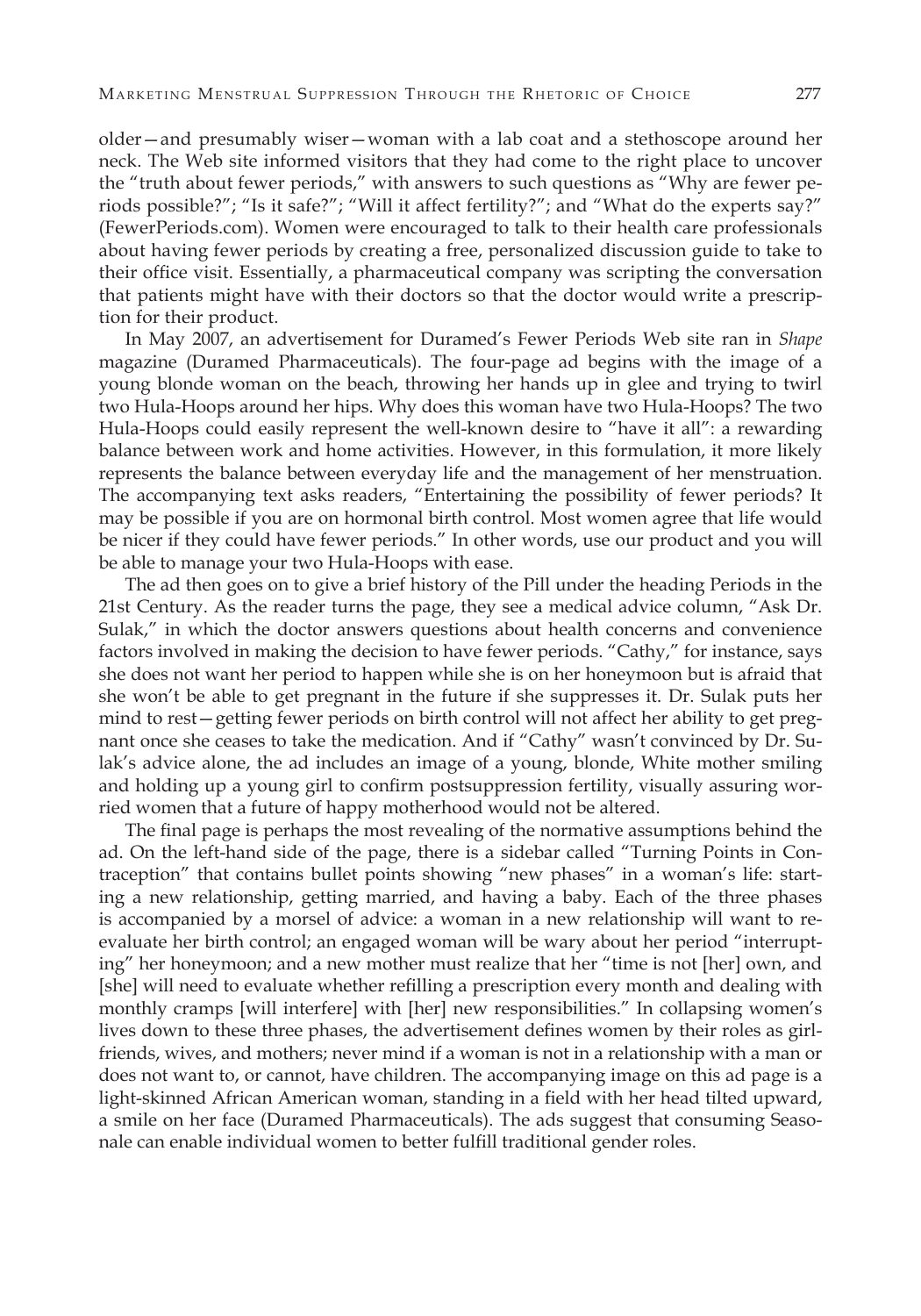In 2009, the campaign evolved to promote the next generation version of the drug, Seasonique. The Seasonique Web site, Seasonique.com, maintained much of the content previously available on the safety and convenience of limiting menstruation to four times a year. It also maintained a focus on reclaiming loss time: the new campaign adopted a new slogan, "Repunctuate your life with fewer periods." Recalling the double meaning of *punctuate* discussed earlier—either as a periodic interruption or an intensification—we can see that the strategy is to convince women that menstruation is an unwanted periodic disruption but that pharmaceutical intervention can accentuate their otherwise wonderful lives. The Seasonique Web site was unique in that it explicitly used historical arguments to differentiate contemporary women from their predecessors. Constitutive rhetoric constructs individuals through three distinct modes of identification: collective identity, as subjects in history, and as subjects who act in sync with their historical identities (Charland 617). Like the girl power invoked in the Yaz campaign, it references feminist history to demonstrate how women have moved beyond second-wave feminist concerns with coalitional solidarity. Consumers need not experience monthly menstruation for the reflective period or as a point of serial connection with other women. Yet the Seasonique campaign positions the unpunctuated lifestyles enabled by menstrual suppression as the next step in a feminist progress narrative. Contemporary women are urged to take Seasonique so that their lives will be minimally disrupted, without the pain or nuisance of menstruation that previous generations of women had no choice but to endure. The campaign constructs individuals as subjects in history who can choose to act in sync with *and* distinguish themselves from their feminist foremothers.

By clicking on "The Real Story of the Pill," visitors to the Web site read a historical narrative aimed at persuading women that there is no medical need for monthly periods. But it was not a lecture: A history of oral contraceptives was told with a snarky, sarcastic flair made popular by commodity-driven, post-second-wave feminist publications like *Bust* magazine. The history included a timeline that stretched back to Genesis, making historical pit stops along the way. In 384 BCE, for example, we learned that "Old Greek men" were doing "Old Greek things" when Aristotle, "one of the smartest men in the history of history, decides it's a good idea to use natural chemicals … as a spermicide." Fastforwarding to first-wave feminism in the United States, the timeline touched down on milestones in the development of birth control such as in 1873, when "Congress' questionable taste in porn becomes apparent when they classify birth control as obscene material" and Margaret Sanger's 1912 dream of a "magic pill." Biomedical advances such as the discovery of progesterone were charted with built-in jabs at menstrual stereotypes: "1928: Progesterone, one of the primary hormones that causes the menstrual cycle, is discovered. Science rejoices. Then cries a little bit. Then rejoices again. Followed by more laughter and fits of crying before finally deciding to take it all out on her boyfriend" (Seasonique.com, "The Real Story of the Pill").

The pivotal date on the timeline is 1954, when Gregory Pincus and John Rock invent the Pill. The historical narrative promoted by Duramed here is that to appease Rock's church, they built a "fake period" into the oral contraceptive regimen. Second-wave feminist accomplishments such as the integration of more women into the workplace, the popularization of the Pill, and changing gender roles in the family temporally coincide on the continuum with FDA approval of oral contraceptives. "Today" was marked on the timeline with an acknowledgment that the recent FDA approval of extended pill regimens was right in step with other accomplishments, conflating the sexual liberation and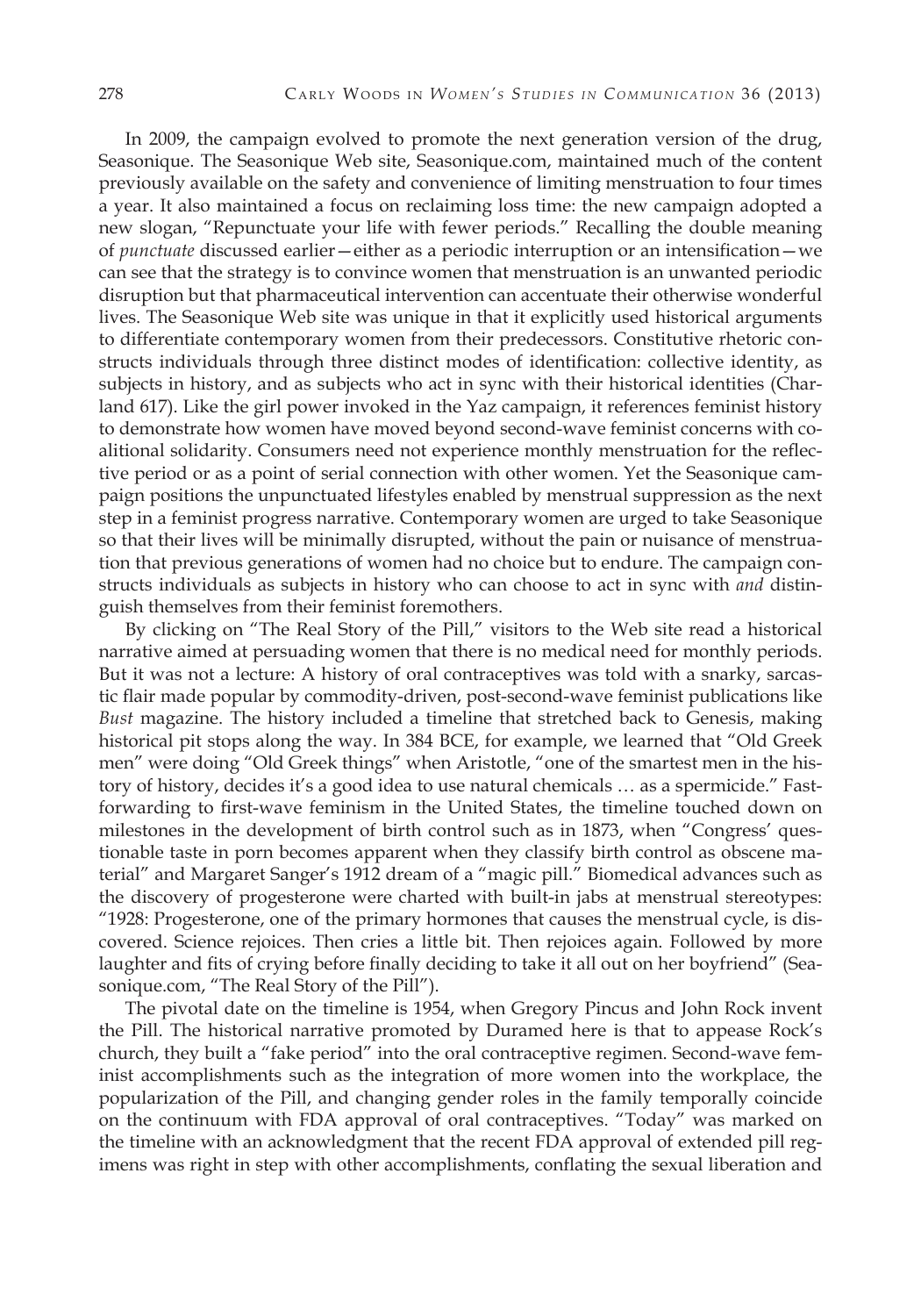alleviation of unwanted pregnancy provided by the Pill in the 1960s with personal liberation and alleviation of unwanted menstruation today because women can "repunctuate their lives with four periods a year."

The "real story of the pill" provided consumers within a grand narrative of overbearing men versus smart, organized women fighting for additional rights such as the ability to make their own decisions about oral contraceptives. It offered a way for contemporary women to acknowledge themselves as subjects in feminist history who, to act in accordance with that history, need not collectively organize against patriarchal views towards menstruation. If women in the 1960s organized for access to the Pill, wouldn't they also embrace advancements in medical technology that offer individuals the choice to suppress menstruation today? Seasonique's marketing strategy borrowed from reverence for the accomplishments of second-wave feminist activism but promoted a pharmaceutical that would erase monthly menstruation as a link between women. It took the message of individual empowerment through the reclamation of one's time introduced in the Seasonale campaign and embedded it within a broader feminist historical frame.

## **Punctuated Lives, Possible Futures: Feminisms and the Rhetoric of Choice**

Although they have different points of emphasis, the campaigns for Yaz, Loestrin, Seasonale, and Seasonique all draw attention to women's empowerment and agency over their own bodies and lives. For women who experience debilitating pain during menstruation, or those who do not intend to become pregnant, this pharmaceutical intervention may be quite liberating (Edelman). Transmen may find menstrual suppression useful as a part of hormonal therapy. Some women in the military have expressed an interest in menstrual suppression during deployment (Trego; Powell-Dunford et al.). In each of these cases, menstruation and its gendered baggage may feel unnecessarily restrictive. To be sure, DTC advertisements are first and foremost concerned with selling a product, and they are operating within a long tradition of marketing discourses borrowed from social movement rhetorics. Yet insofar as choice and agency are fundamental to post-second-wave feminisms, the rhetorical construction of choice surrounding menstrual suppression should be applauded for articulating and amplifying a choice where one did not seem to exist before. These discourses have the potential to repunctuate (productively disrupt or rupture) a single feminist narrative that assumes a monolithic relationship between individuals and menstruation.

However, this study also highlights some troubling moves within the DTC campaigns. First, the campaigns studied here posit menstrual suppression as a choice that should be exercised by all women or as a choice befitting a particular lifestyle. The Yaz and Seasonique slogans employ a strategic ambiguity in which anyone becomes a candidate for menstrual suppression. Who exactly, is the "we" in "We're not gonna take it"? Whose life should be "repunctuated" "with fewer periods"? The Loestrin and Seasonale campaigns are narrow in their respective representations of mostly young, White, heterosexual, middle-class women and those who expect their life courses to include heterosexual dating, marriage, and childbirth. This is problematic in that the campaigns seem to either massproduce a need for menstrual suppression where it may not exist or reproduce limited gendered scripts. My concern is that those who may find the choice to suppress menstru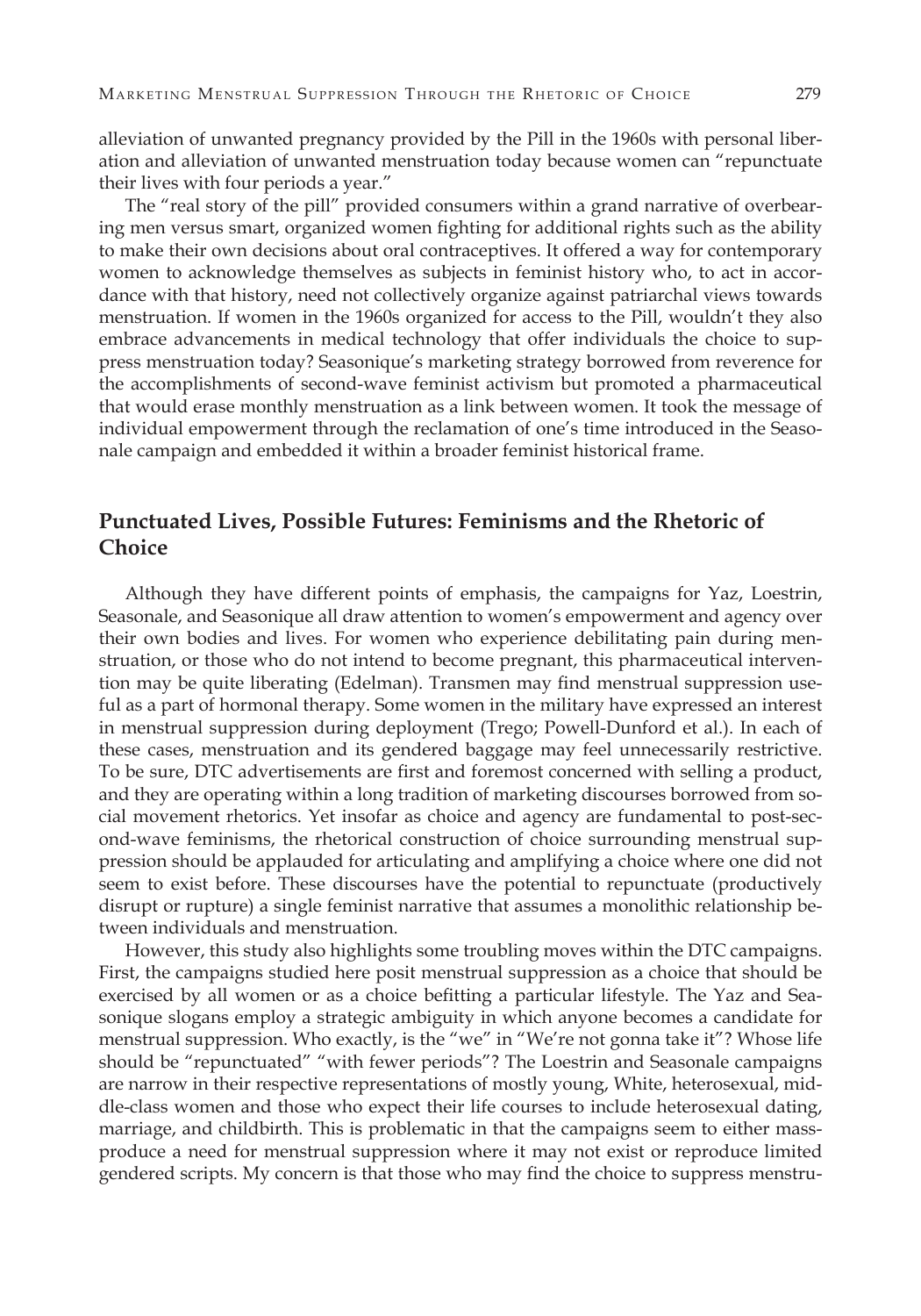ation most empowering— those with debilitating menstrual pain, those who do not intend to become pregnant, trans men, and women in the military, among others—do not seem to be the target audiences for these advertisements.

Second, these discourses assume that any debate about the value of menstruation has already been settled. In constructing menstrual suppression as a route to individual feminine empowerment, discussion of the broader cultural implications of that choice are elided. The campaigns suggest it is menstruation, rather than sexism, that holds women back today. This is significant, as these discourses aim to transform how contemporary women, and particularly young women, understand themselves as individuals benefitting from past feminist gains. The rhetoric of choice links their products to previous women's movements, giving menstrual suppression an implied authorization. This position was encapsulated by Candace Bushnell, *Sex and the City* creator and spokesperson for Seasonale, when she said: "When you think about what women have accomplished with 13 periods a year, [t]hink about what we can accomplish with only four. We have come a long way, but we've only just begun" (qtd. in Gettelman). When DTC campaigns cast menstruation as an individual choice, they artfully bring the topic of menstruation into public discourse without really talking about it, urging a seamless acceptance of the nonmenstruating body as a new norm for women. But this has long been the norm within institutions that cater to male bodies.<sup>19</sup> Will the choice to menstruate become the truly radical choice of the future? In a world where menstrual suppression predominates, will it be an individual's fault if she opts to experience menstrual symptoms (and consequently must take bathroom breaks, take the day off of work, etc.)? I am apprehensive of any new "choice" that seems to replace one restrictive norm with another, punishing those who do not exercise that choice. Absent a frank discussion about what menstrual suppression means for women on a societal level, feminism may be repunctuated (interrupted or hindered) by these campaigns.

How, then, might we envision this issue in a way that repunctuates (accentuates or intensifies) a feminist concern for choice and the "emancipation of all subjects from unnecessarily constraining gender stereotypes" (Bruner 9)? This approach entails an acknowledgment that the relationship between menstruation and gendered identity remains unsettled. There is still a fruitful debate to be had about whether these pharmaceuticals are a valuable feminist technology, and it needs to be fleshed out outside of advertising discourses. We need a conversation about the value of menstruation that affirms women and considers menstrual suppression in the service of gender emancipation.<sup>20</sup> Some may argue that menstruation continues to be an important serial connection between women, one worthy of celebration.<sup>21</sup> How significant is the link created by menstruation—actual or assumed—to ongoing feminist movements? Others may argue that this serial connection is activated only if negative cultural attitudes about menstruation persist and suggest other connections around which feminist political subjectivity can be based. Today, there is an emerging third-wave feminist branch of "menstrual activism" that positively revalues menstruation through public campaigns, art, and poetry (Bobel; See also Chesler; Mc-Donald). Gender diversity, including the recognition that not all who identify as women menstruate and not all who menstruate identify as women, is central to this movement (Bobel 159). It is possible to acknowledge that individuals have diverse relationships to menstruation and can make personal choices about whether to menstruate without constraining sexist stereotypes.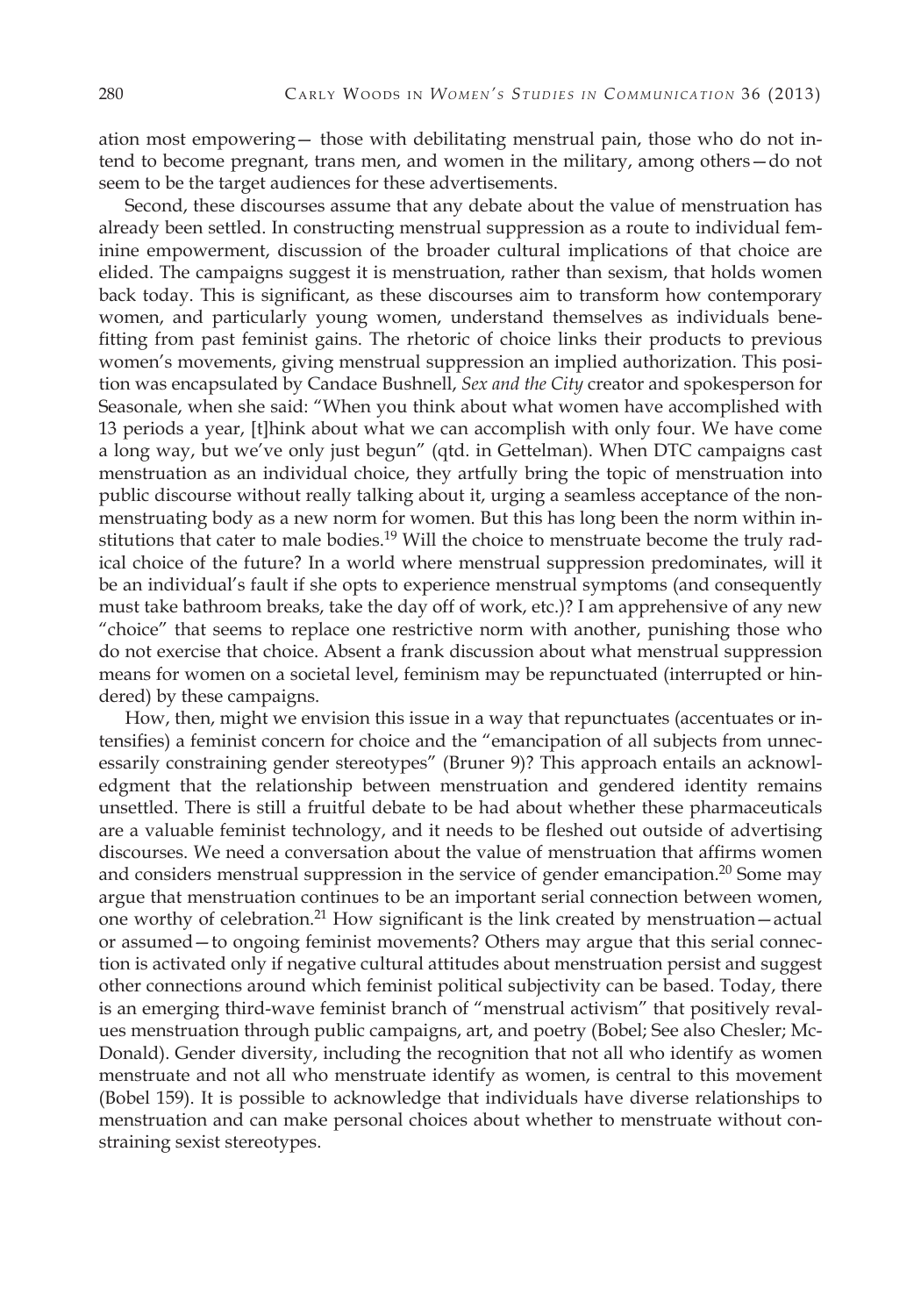This study has focused on discourses of menstrual suppression, but it also highlights a paradox important to understanding feminism and choice. As it continues to be deployed in new discursive terrains, rhetorical analysis is needed to identify moments when the rhetoric of choice purports to empower individuals with choices that may actually limit possibilities for others. Choices are not inherently good or bad, feminist or antifeminist. But any seemingly personal decision also entails a choice about whether to engage in a host of attendant concerns (sexism, classism, racism, heterosexism) within a wider web of collective relationships.22 To really value choice, then, is to look for rhetorical solutions that truly facilitate the exercise of choice for all.

**Acknowledgments —** The author thanks editor Valeria Fabj, Sonja K. Foss, the reviewers, Damien Smith Pfister, John Lyne, and Gordon Mitchell for their valuable feedback at various stages in this project's development.

#### **Notes**

- 1. In the context of abortion, for example, Celeste Michelle Condit explores "choice" as a ideograph in her *Decoding Abortion Rhetoric* (68–99). Catherine H. Palczewski develops a critique of "choice" in favor of "reproductive freedom" in her "Reproductive Freedom Transforming Discourses of Choice." Sara Hayden and D. Lynn O'Brien Hallstein's edited volume *Contemplating Maternity in an Era of Choice* demonstrates the breadth of reproductive issues now defined by rhetorics of choice.
- 2. Using birth control pills in this way is not new; the "off-label" practice of skipping the placebo or sugar pills in a packet has long been deployed to delay menstruation. However, this essay focuses on advertising campaigns that specifically market oral contraceptives for this purpose.
- 3. In the quest to understand whether there is anything worth saving about menstruation, it is important to avoid essentializing the experiences of individual women. Some view menstruation as a painful nuisance, some find it a source of empowerment, and still others just see it as a routine part of existence. The extent to which menstruation is actually meaningful to individuals, as Judith Butler reminds us, is varied. Even seemingly material biological differences between the sexes such as menstruation and pregnancy are always discursively and institutionally predefined by the policing of gender norms. In the same way that being biologically female does not guarantee the ability or the desire to become pregnant, menstruation is not universal (Butler qtd. in Osborne and Segal). Attitudes toward menstrual pain may be affected by many factors, including age, class, race, sexual preference, gender identity and expression, and cultural attitudes toward menstruation. These intersectional identities may impact an individual's attitudes toward menstrual pain in a variety of ways. For example, concern about menstrual pain could vary based on an individual's class status—if a woman cannot afford brand name pharmaceuticals, she may not have access to menstrual suppression. Alternately, an individual who does not intend to have biological children may see monthly menstrual pain as an unnecessary burden. The DTC advertisements studied in this essay tend to elide these differences in their attempts to attract their target consumers (i.e., mostly young women in heterosexual relationships).
- 4. For examples of medical and popular texts on the social history of menstruation see Buckley and Gottlieb; and van de Walle and Renne.
- 5. Though they attracted a flurry of interest when first introduced to the market, limited scholarly attention has been paid to the rhetorical dimensions of marketing menstrual suppression in pharmaceutical campaigns. For scholarly analyses of menstrual suppression to date, see Andrist; Johnston-Robledo, Barnack, and Wares; and Mamo and Fosket.
- 6. Duramed Pharmaceuticals is a subsidiary of Barr Laboratories. Teva Pharmaceutical Industries acquired both in 2008. Despite initial delays from the FDA, a fifth oral contraceptive, Wyeth's Lybrel (also known as Anya) was made available to consumers in 2008. Lybrel promised to stop menstruation altogether. Because Lybrel had the least-developed DTC campaign during the time period covered in this study (2006–2010), I have chosen not to feature it in my analysis. However, initial promotional materials for Lybrel made similar moves to the other DTC campaigns: They featured images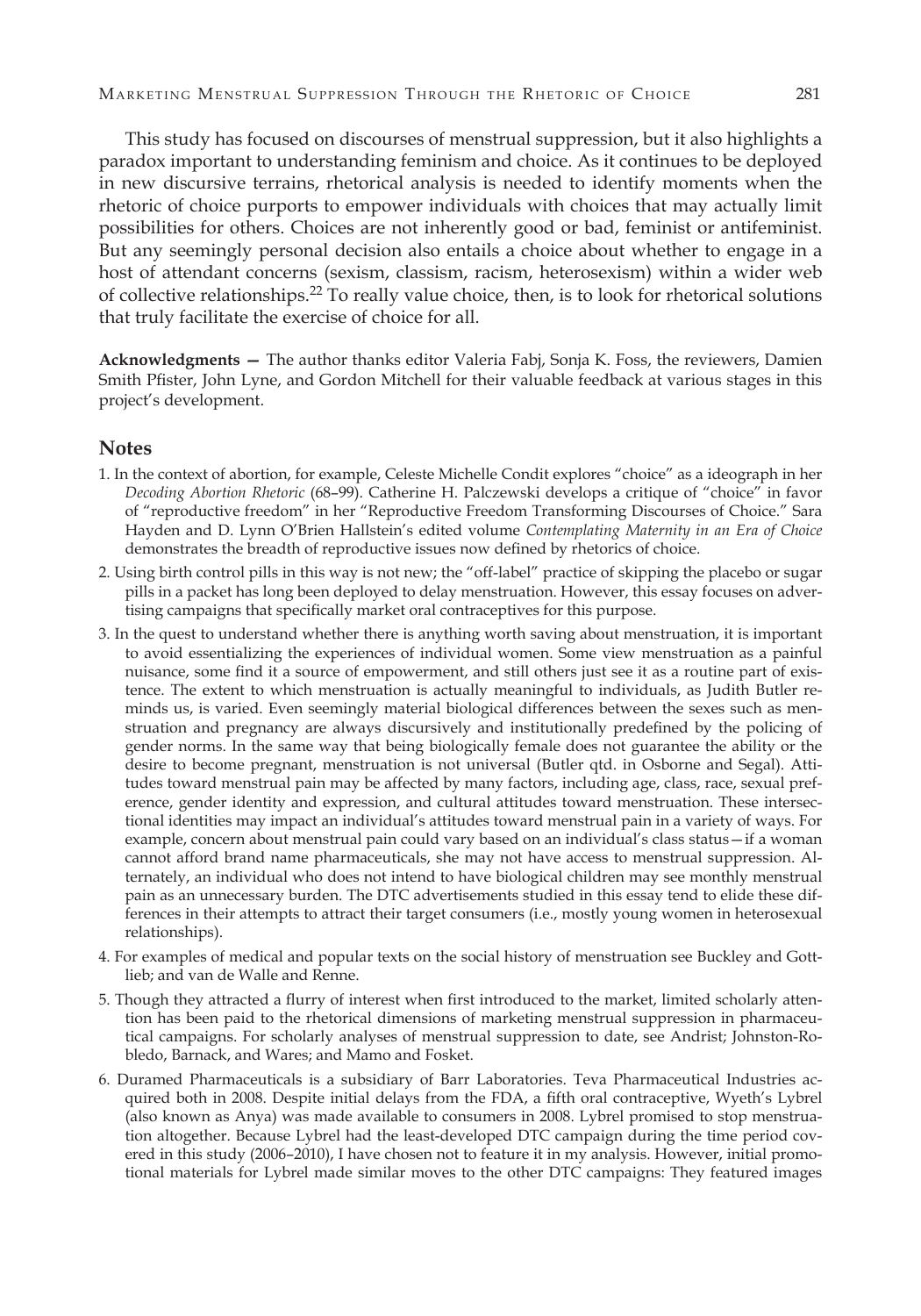of relaxed, happy, and healthy women. In one image, a White woman has her hands extended behind her. The wind is blowing through her hair, and her bare feet are slightly lifted off the ground, as if she does not have a care in the world and is ready to take flight. She appears in a green field with blue skies in the background (Lybrel). The decision to feature the woman in nature may have been intended to signal a move to recast the nonmenstruating body as a new normal, natural way of being.

- 7. M. Louise Ripley draws on argumentation models from Aristotle to Toulmin to van Eemeren and Grootendorst to make the case that advertisements function as arguments. Other studies, such as Davi Johnson (Thornton)'s analysis of the antidepressant Sarafem and Grow and colleagues' analysis of antidepressants, similarly make the case that DTC advertisements are valuable communication texts.
- 8. According to Dayna Porter, "Pharmaceutical industry spending on DTC promotion grew from \$791 million in 1999 to \$4.8 billion in 2006," in response to relaxed FDA regulations (51). As much as individuals like to think that they are immune to the persuasive power of advertising, the economic and power dynamics that animate the contemporary marketing landscape make them difficult to avoid (Schroeder 164). For specific survey data on the influence of DTC ads, see the FDA's report, "The Impact of Direct-to-Consumer Advertising" (U.S. Food and Drug Administration).
- 9. I studied each campaign's primary Web site: Yaz-us.com, Loestrin24.com, Seasonale.com, and Seasonique.com. These multimedia Web sites were ideal for studying DTC campaigns because they provided information about each pharmaceutical and included specific persuasive appeals aimed at consumers. Loestrin's Web site also hosted video clips from the campaign's television ads. I looked at secondary but related Web sites designed to create an audience for the drugs: wngti.com and UnderstandPMDD.com linked consumers to Yaz, while FewerPeriods.com provided information for those interested in limiting their periods to four times a year with Seasonale. Finally, I looked at a fourpage print advertisement that ran in *Shape* magazine in May 2007 because it promoted FewerPeriods. com (and thus was part of the larger Seasonale campaign). As I note, the heyday of DTC advertising of these oral contraceptives occurred between 2006 and 2010. Each Web site or related Web page analyzed is cited internally and in the works cited for this essay, which includes dates accessed. This is important because the campaigns were revised over time. The original campaigns analyzed can be viewed using Internet Archive's Wayback Machine (http://www.archive.org). At the time of press, these oral contraceptives are still on the market, but their campaigns have been abandoned or scaled back considerably.
- 10. Rhetorical interventions into biomedicine include studies with implications for women patients, such as the B-06 lumpectomy controversy (Keränen), the marketing of female sexual dysfunction (Segal, "'Female Sexual Dysfunction'"), and social contexts for gendered talk about depression (Emmons; Hurt).
- 11. A gulf often exists between the abstract possibility and the material conditions necessary to be able to actually exercise choice. This disparity has long been acknowledged when discourses of reproductive freedom bump up against discourses of reproductive justice. For example, the widespread availability and relative reliability of the birth control pill allows some women (those who have access to health care and can afford prescriptions) to seize control of their own reproductive futures, yet it has also enabled an unsavory history of medical experimentation, in which women of color, economically underprivileged women, and women with disabilities have been targets of forced population control (Smith 131–32). See also Price, Rapp, and Mitchell and Happe on the role of race, gender, and class and informed consent in genetics.
- 12. Menstrual pain can take a variety of forms but may include headaches, migraines, bloating, upset stomach, cramping, and pain and pressure in the abdomen, lower back, thighs, and hips. Although highly contested, PMS and PMDD are related women's health conditions that can also result in physical, emotional, and psychological pain. Some argue that the treatment of PMS and PMDD is important for women to live less painful lives, while others believe that PMS and PMDD are labels used to medicalize women's bodies (Ussher 84). For example, Jane Ussher sees PMS as a rhetorical accomplishment that "is constructed through women's narratives, and through the public and private discourse produced by experts" (39).
- 13. On this point, Susan J. Douglas's concept of "enlightened sexism" is illuminating. She makes sense of the ideological generation gap by suggesting that media-driven images of women in power have created false postfeminist fantasies that indicate that feminism's work is done.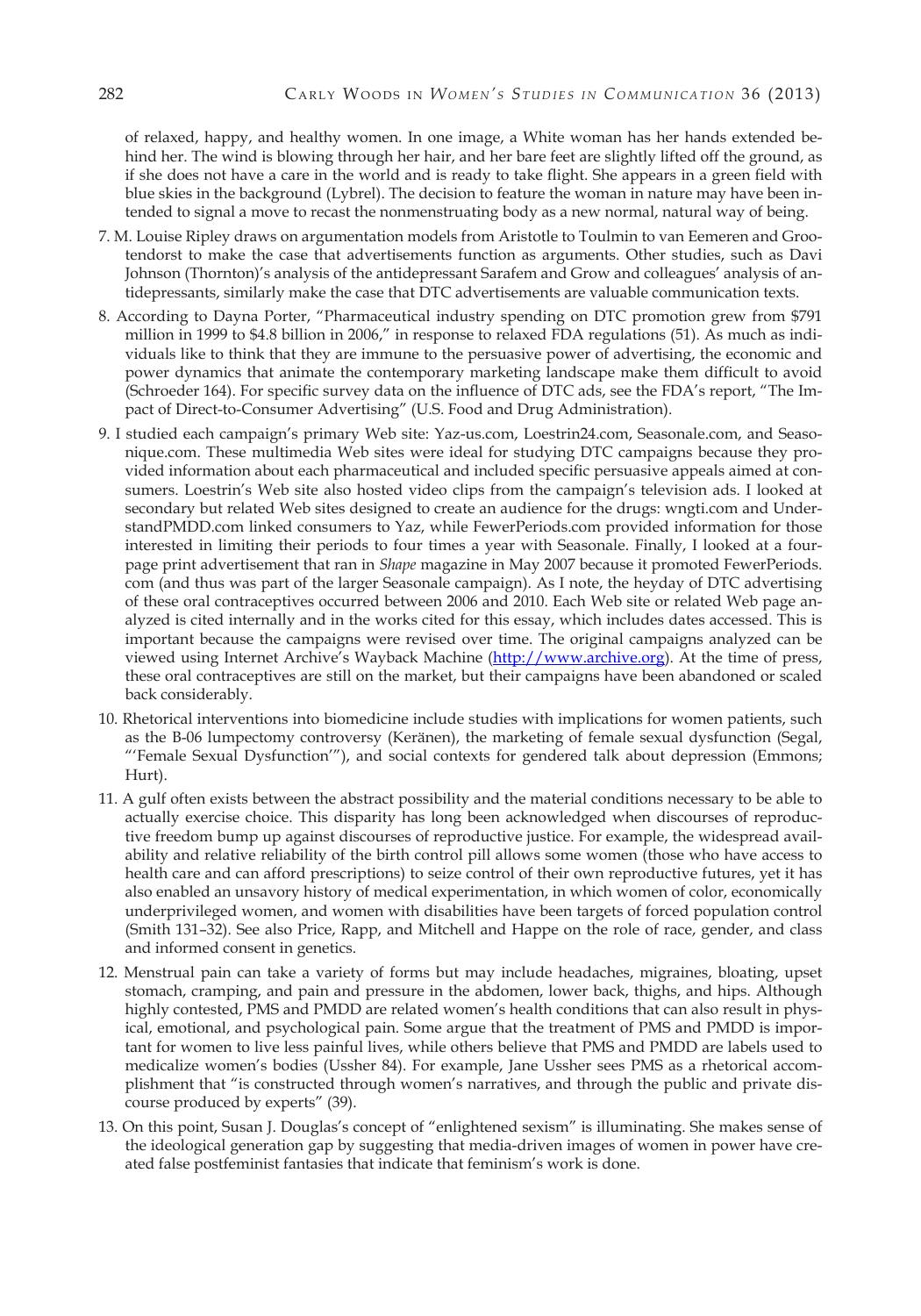- 14. This "unbranded educational campaign" provided links so that savvy consumers could trace each element of the campaign back to Bayer Healthcare Pharmaceuticals, providing a level of transparency that is not always apparent in viral marketing efforts.
- 15. Both wngti.com and UnderstandPMDD.com are currently offline. The original Web sites can be viewed on the Internet Archive's Wayback Machine (http://www.archive.org).
- 16. The Loestrin campaign launched with an emphasis on shortening menstrual periods, with Cammie as the major figure in the online and television advertisements. Since 2008, the campaign has been updated, excising Cammie and boasting a new slogan: "Short, light … right."
- 17. Like Yaz, early Seasonale television advertisements received FDA warnings for minimizing safety risks associated with the drug (see Chitale).
- 18. However, the Website concedes one drawback upfront: "While you get the convenience of 4 periods a year, you are also more likely to have spotting and breakthrough bleeding (which varies from slight spotting to a flow much like a regular period) than with a traditional monthly birth control pill. This is common and should decrease over time. During the first year, total bleeding days are similar to a traditional birth control Pill" (Seasonale.com).
- 19. It is worth questioning whether parallel arguments are already in circulation for women who choose to embrace other identifiable links between women, such as the ability to bear children, or individuals who choose not to take hormonal birth control. For more on the institutional nonacceptance of menstruation, see Young's "Menstrual Meditations" in *On Female Body Experience*, pp. 113–17.
- 20. An instructive example is the Boston Women's Health Book Collective's *Our Bodies, Ourselves*, which treats menstrual suppression, like many scientific controversies, as an issue that is still open for debate. The reason for this is twofold: lack of scientific information on the long-term impacts of menstrual suppression and cultural reservations (e.g., "How can we make informed choices about menstruation in a culture that tells us that we are dirty when we bleed?"; 255). Marianne MacPherson, the primary editor of the "Sexual Anatomy, Reproduction, and Menstruation" chapter in *Our Bodies, Ourselves* notes that she chose not to discuss specific companies or products because it might "obscure the larger debate around the safety and desirability of menstrual suppression in general" (194).
- 21. There are a number of texts—some fantastical, some not—that explicitly value menstruation, including Dena Taylor's *Red Flower*; Gloria Steinem's "If Men Could Menstruate" in her *Outrageous Acts and Everyday Rebellions*); and Gerd Brantenberg's *Egalia's Daughters*, which includes the Grand Menstruation Games (249–55).
- 22. This is akin to what Catriona Mackenzie and Natalie Stoljar call "relational autonomy" or the "implications of the intersubjective and social dimensions of selfhood and identity for conceptions of individual autonomy and moral and political agency" (4).

### **Works Cited**

- Abrams, Thomas. Letter to Reinhard Franzen, Oct. 3, 2008. Accessed online June 13, 2010: http:// www.fda.gov/downloads/Drugs/GuidanceComplianceRegulatoryInformation/EnforcementActivitiesbyFDA/WarningLettersandNoticeofViolationLetterstoPharmaceuticalCompanies/ ucm053993.pdf
- Andrist, Linda C. "The Implications of Objectification Theory for Women's Health: Menstrual Suppression and 'Maternal Request' Cesarean Delivery." *Health Care for Women International* 29 (2008): 551–65.
- Baumgardner, Jennifer, and Amy Richards. "The Number One Question About Feminism." *Feminist Studies* 29.2 (2003): 448–52.
- BBC News. "Girl Power Goes Mainstream." *BBC News UK*, Jan. 17, 2002. Accessed online Feb. 22, 2013: http://news.bbc.co.uk/2/hi/uk\_news/1765706.stm
- Bobel, Chris. *New Blood: Third-Wave Feminism and the Politics of Menstruation*. New Brunswick: Rutgers UP, 2010.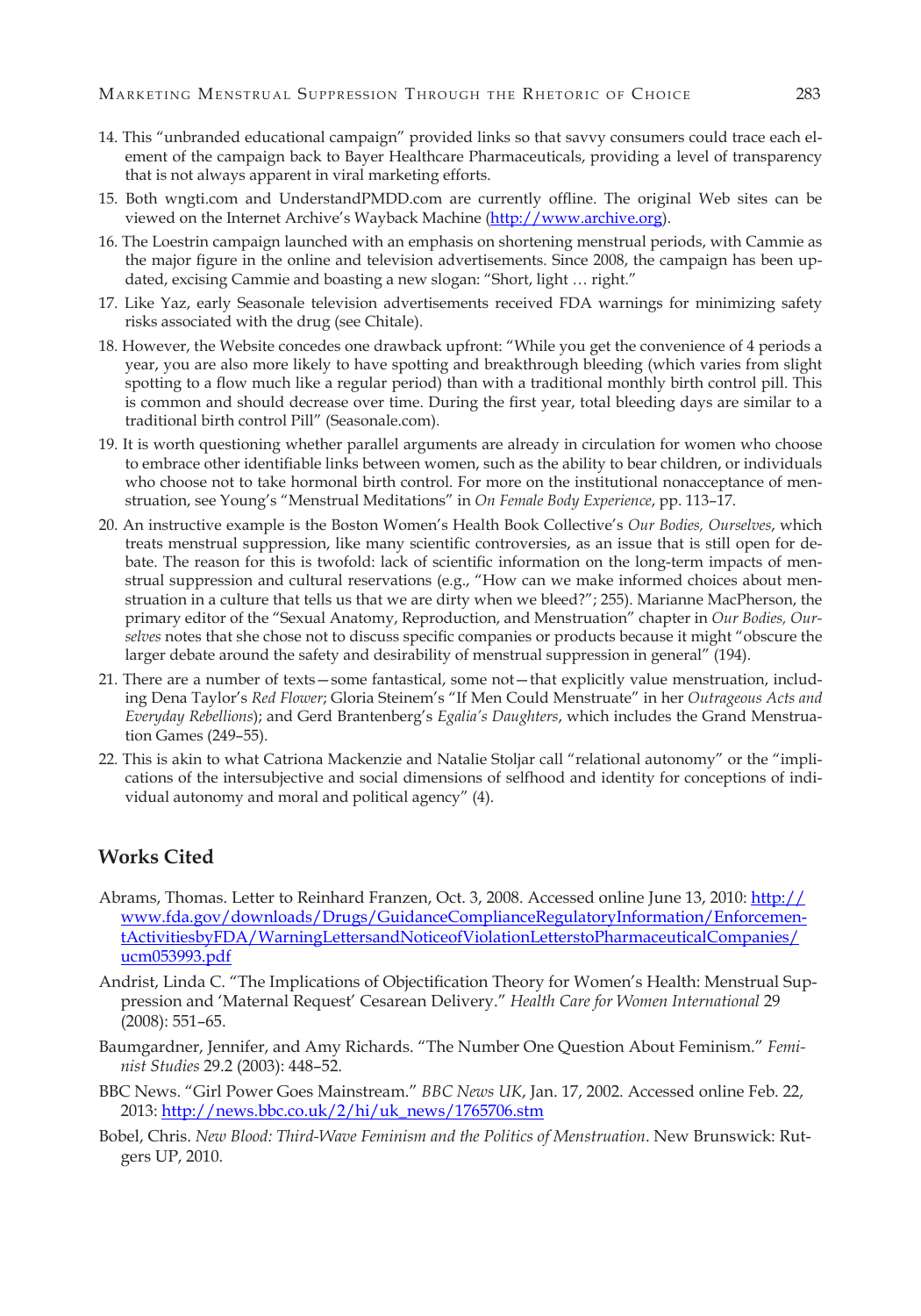- Boston Women's Health Book Collective. *Our Bodies, Ourselves: A New Edition for a New Era*. New York: Simon and Schuster, 2005.
- Brantenberg, Gerd. *Egalia's Daughters: A Satire of the Sexes*. Seattle: Seal, 1985.
- Braun, Virginia. "'The Women Are Doing It for Themselves': The Rhetoric of Choice and Agency Around Female Genital 'Cosmetic Surgery.' " *Australian Feminist Studies* 24:60 (2009), 233–49.
- Bruner, M. Lane. "Producing Identities: Gender Problematization and Feminist Argumentation." *Argumentation and Advocacy* 32:4 (1996), 185–200.
- Buckley, Thomas, and Alma Gottlieb, eds. *Blood Magic: The Anthropology of Menstruation*. Berkeley: Univ. of California Press, 1998.
- Charland, Maurice. "Politics: Constitutive Rhetoric." *Encyclopedia of Rhetoric,* ed. Thomas Sloane. New York: Oxford UP, 2001. 616–19.
- Chesler, Giovanna, dir. *Period: The End of Menstruation*. The Cinema Guild, 2006. Film.
- Chitale, Kay A. "Letter to Joseph Carrado." Dec. 24, 2004. Accessed online June 20, 2013: http:// www.fda.gov/downloads/Drugs/GuidanceComplianceRegulatoryInformation/EnfEnforcementActivitiesby/WarningLettersandNoticeofViolationLetterstoPharmaceuticalWarningLe/ ucm054665.pdf
- Condit, Celeste Michelle. *Decoding Abortion Rhetoric: Communicating Social Change*. Urbana: U of Illinois Press, 1990.
- Delaney, Janice, Mary Jane Lupton, and Emily Toth. *The Curse: A Cultural History of Menstruation*. Urbana: U of Illinois Press, 1988.
- Douglas, Susan J. *Enlightened Sexism: The Seductive Message That Feminism's Work Is Done*. New York: Times Books, 2010.
- Duramed Pharmaceuticals. Advertisement. *Shape* (May 2007): btwn 48–50.
- Edelman, Alison. "Menstrual Nirvana: Amenorrhea through the Use of Continuous Contraceptives." *Current Women's Health Reports 2*.6 (2002): 434–38.
- Ehrenreich, Barbara, and Deidre English. *Complaints and Disorders: The Sexual Politics of Sickness*. New York: Feminist Press at the City U of New York, 1973.
- Elliott, Carl. *Better Than Well: American Medicine Meets the American Dream*. New York: Norton, 2003.
- Emmons, Kimberly. "'All on the List': Uptake in Talk About Depression." *Rhetoric of Healthcare: Essays Toward a New Disciplinary Inquiry,* ed. Barbara Heifferon and Stuart C. Brown. Cresshill, NJ: Hampton, 2008. 159–80.
- Ferguson, Michaele L. "Choice Feminism and the Fear of Politics." *Perspectives on Politics* 8.01 (2010): 247–53.
- FewerPeriods.com. "Fewer Periods." Duramed Pharmaceuticals. 2006. Accessed online March 13, 2008.
- Fixmer-Oraiz, Natalie. "No Exception Postprevention: 'Differential Biopolitics' on the Morning After." *Contemplating Maternity in an Era of Choice: Explorations into Discourses of Reproduction,* ed. Sara Hayden and D. Lynn O'Brien Hallstein. Lanham, MD: Lexington Books, 2010. 27–48.
- Foss, Sonja K. *Rhetorical Criticism: Exploration and Practice.,* 4th ed. Long Grove, IL: Waveland P, 2009.
- Fried, Jennifer. "Off the Rag." Salon.com. Nov. 25, 2003. Accessed online Nov. 27, 2006: http://dir. salon.com/story/mwt/feature/2003/11/25/periods/index.html
- Gettelman, Elizabeth. "That Time of the … Year." *Washington Post*, June 8, 2004. Accessed online June 20, 2013: http://www.washingtonpost.com/wp-dyn/articles/A23277-2004Jun7.html
- Grosz, Elizabeth. *Volatile Bodies: Towards a Corporeal Feminism*. Bloomington: Indiana Univ Press, 1994.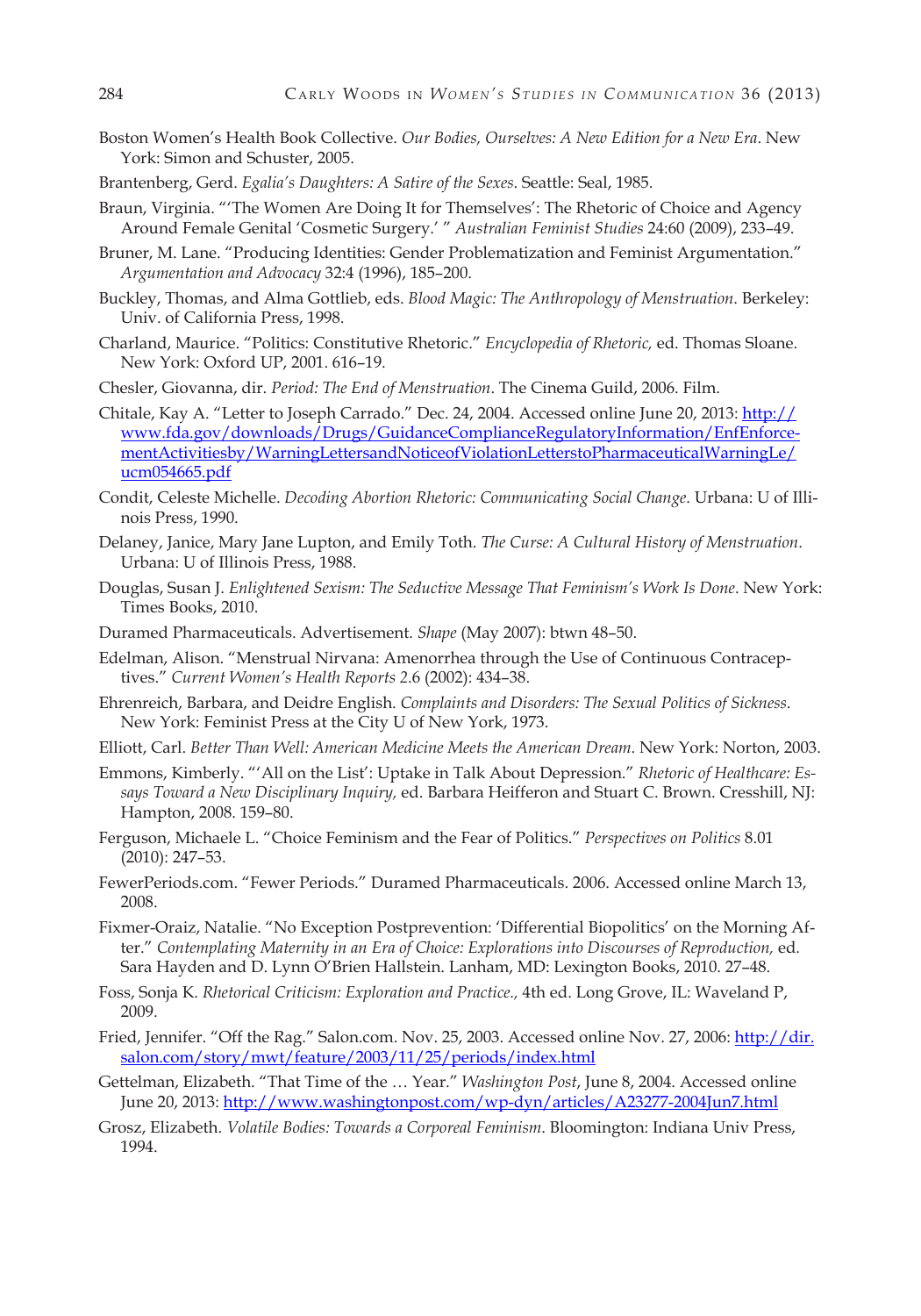- Grow, Jean, Jin Seong Park, and Xiaoqi Han. "Your Life Is Waiting!: Symbolic Meanings in Directto-Consumer Antidepressant Advertising." *Journal of Communication Inquiry* 30. 2 (2006): 163–88.
- Hains, Rebecca C. "Power Feminism, Mediated: Girl Power and the Commercial Politics of Change." *Women's Studies in Communication* 32:1 (2009): 89–113.
- Haruch, Steve. "Easy, Breezy 'Feminism', & the Problem with The Veronicas." *Nashville Scene,* May 7, 2009. Accessed online June 13, 2010: http://www.nashvillescene.com/nashville/ easy-breezy-feminism-and-the-problem-with-the-veronicas/Content?oid=1200976
- Hayden, Sara. "Reclaiming Bodies of Knowledge: An Exploration of the Relationship Between Feminist Theorizing and Feminine Style in the Rhetoric of the Boston Women's Health Book Collective." *Western Journal of Communication* 61.2 (1997): 127–63.
- Hayden, Sara and D. Lynn O'Brien Hallstein, eds. *Contemplating Maternity in an Era of Choice: Explorations into Discourses of Reproduction*. Lanham, MD: Lexington Books, 2010.
- Hurt, Nicole E. "Disciplining through Depression: An Analysis of Contemporary Discourse on Women and Depression." *Women's Studies in Communication* 30.3 (2007): 284–309.
- Johnson, Davi. "Selling Sarafem: Priestly and Bardic Discourses in the Construction of Premenstrual Syndrome." *Women's Studies in Communication* 27.3 (2004): 330–51.
- Johnston-Robledo, Ingrid, Jessica Barnack, and Stephanie Wares. "'Kiss your Period Good-bye': Menstrual Suppression in the Popular Press." *Sex Roles* 54 (2006): 353–60. ,
- Jordan, John W. "The Rhetorical Limits of the Plastic Body." *Quarterly Journal of Speech* 90 (2004): 327–58.
- Keränen, Lisa. "Mapping Misconduct: Demarcating Legitimate Science from 'Fraud' in the B-06 Lumpectomy Controversy." *Argumentation and Advocacy* 42.2 (2005): 94–113.
- Loestrin24.com. "Cammie's Story." Warner Chilcott, 2008. Accessed online Oct. 26, 2008. http:// www.loestrin24.com/tv.php#top
	- ——————. "Loestrin 24fe." Warner Chilcott. 2008. Accessed online Mar. 13, 2008.
- Lorber, Judith, and Lisa Jean Moore. *Gendered Bodies: Feminist Perspectives*. New York: Oxford UP, 2011.
- *Lybrel: Discover More About a Highly Effective Option in Birth Control*. Philadelphia: Wyeth Pharmaceuticals, 2007. Pamphlet.
- Lyne, John. "Contours of Intervention: How Rhetoric Matters to Biomedicine." *Journal of the Medical Humanities 22.*1 (2001): 3–13.
- Lyne, John, and Carolyn R. Miller. "Rhetoric Across the Disciplines: Rhetoric, Disciplinary, and Fields of Knowledge." *The Sage Handbook of Rhetorical Studies,* eds. Andrea A. Lunsford, Kirt H. Wilson, and Rosa A. Eberly. Thousand Oaks, CA: Sage, 2009. 167–74.
- Mackenzie, Catriona, and Natalie Stoljar. "Introduction: Autonomy Refigured." *Relational Autonomy: Feminist Perspectives on Autonomy, Agency, and the Social Self,* ed. Catriona Mackenzie and Natalie Stoljar. Oxford: Oxford UP, 2000. 3–34.
- MacPherson, Marianne. "Breasts, Blood, and the Royal V: Challenge in Revising Anatomy and Periods for the 2005 Edition of *Our Bodies, Ourselves*." *NWSA Journal* 17.1 (2005): 190–96.
- Mamo, Laura, and Jennifer Fosket. "Scripting the Body: Pharmaceuticals and the (Re)making of Menstruation." *Signs: Journal of Women in Culture and Society* 34 (2009): 925–49.
- Mandziuk, Roseann M. "'Ending Women's Greatest Hygienic Mistake': Modernity and Mortification of Menstruation in Kotex Advertising, 1921–1926." *WSQ: Women's Studies Quarterly* 38.3/4 (2010): 42–62.
- McCarver, Virginia. "The Rhetoric of Choice and 21st-Century Feminism: Online Conversations about Work, Family, and Sarah Palin." *Women's Studies in Communication* 34 (2011): 24–41.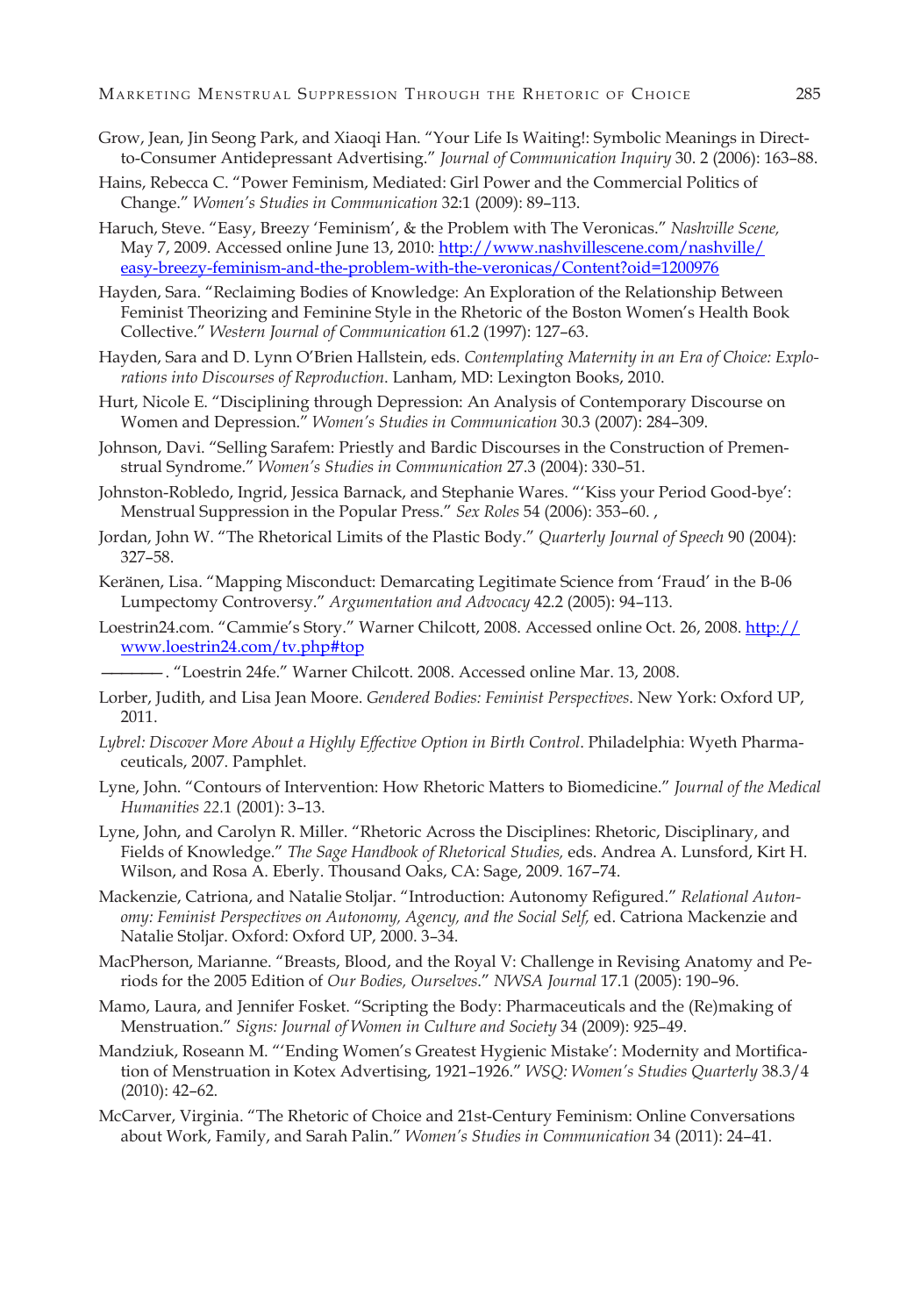- McDonald, Shauna M. "Leaky Performances: The Transformative Potential of Menstrual Leaks." *Women's Studies in Communication* 30.3 (2007): 340–57.
- McRobbie, Angela. "Post-Feminism and Popular Culture." *Feminist Media Studies* 4.3 (2004): 255–64.
- MediaEdge: Cia. "Bayer (Yaz)." 2010. Accessed online June 13, 2010: http://www.mecglobal.com/ our-work/case-studies/bayer-yaz/
- Mitchell, Gordon R., & Kelly Happe. "Informed Consent After the Human Genome Project." *Rhetoric and Public Affairs* 4.3 (2001): 375–406.
- O'Brien Hallstein, D. Lynn. "Public Choices, Private Control: How Mediated Mom Labels Work Rhetorically to Dismantle the Politics of Choice and White Second Wave Feminist Successes." *Contemplating Maternity in an Era of Choice: Explorations into Discourses of Reproduction*, ed. Sara Hayden and D. Lynn O'Brien Hallstein. Lanham, MD: Lexington, 2010. 5–26.
- Osborne, Peter, and Lynne Segal. "Gender as Performance: An Interview with Judith Butler." *Radical Philosophy* 67 (1994): 32–39.
- Palczewski, Catherine H. "Reproductive Freedom: Transforming Discourses of Choice." *Contemplating Maternity in an Era of Choice: Explorations into Discourses of Reproduction*, ed. Sara Hayden and D. Lynn O'Brien Hallstein. Lanham, MD: Lexington, 2010. 73–94.
- Payne, January W. "Period: Full Stop?" *Washington Post*. June 6, 2006. Accessed online Dec. 11, 2006: http://www.washingtonpost.com/wp-dyn/content/article/2006/06/05/ AR2006060500845.html
- Porter, Dayna M. "Direct-to-Consumer (DTC) Pharmaceutical Marketing: Impacts and Policy Implications." *SPNHA Review* 7.1 (2011): 51–70.
- Powell-Dunford, Nicole, Amanda S. Cuda, Jeffrey L. Moore, Mark S. Crago, and Patricia A. Deuster. "Menstrual Suppression Using Oral Contraceptives: Survey of Deployed Female Aviation Personnel." *Aviation, Space, and Environmental Medicine* 80.11 (2009): 971–75.
- Price, Kimala. "What Is Reproductive Justice? How Women of Color Activists Are Redefining the Pro-Choice Paradigm." *Meridians* 10.2 (2010): 42–65.
- Rapp, Rayna. "Refusing Prenatal Diagnosis: The Meanings of Bioscience in a Multicultural World." *Science, Technology, and Human Values* 23.1 (1998): 45–70. ,
- Ripley, M. Louise. "Argumentation Theorists Argue that an Ad Is an Argument." *Argumentation* 22.4 (2008): 507–19.
- Schroeder, Jonathan E. *Visual Consumption*. London: Routledge, 2002.
- Seasonale.com. "Seasonale: Birth Control That's the Same But Different." Duramed Pharmaceuticals. 2008. Accessed online Mar. 13, 2008. http://www.seasonale.com/home.aspx
	- -. "Seasonale Personal Planner." Duramed Pharmaceuticals. 2008. Accessed online Mar. 13, 2008: http://www.seasonale.com/IsSeasonaleForYou/PersonalPlanner.aspx
- Seasonique.com. Duramed Pharmaceuticals. 2009. Web. 11 Jul. 2010.
- . "The Real Story of the Pill." 2009. Accessed online July 11, 2010: https://www.seasonique.com/about/the-real-story-of-the-pill
- Segal, Judy Z. "'Female Sexual Dysfunction' and a Rhetoric of Values." *Rhetoric of Healthcare: Essays Toward a New Disciplinary Inquiry,* ed. Barbara Heifferon and Stuart C. Brown. Cresshill, NJ: Hampton, 2008. 33–50.

——————. "Rhetoric of Health and Medicine." *The Sage Handbook of Rhetorical Studies,* ed. Andrea A. Lunsford, Kirt H. Wilson, and Rosa A. Eberly. Thousand Oaks, CA: Sage, 2009. 227–45.

Shugart, Helene A., Catherine Eggley Waggoner, and D. Lynn O'Brien Hallstein. "Mediating Third Wave Feminism: Appropriation as Postmodern Media Practice." *Critical Studies in Media Communication* 18.2 (2001): 194–210. ,,